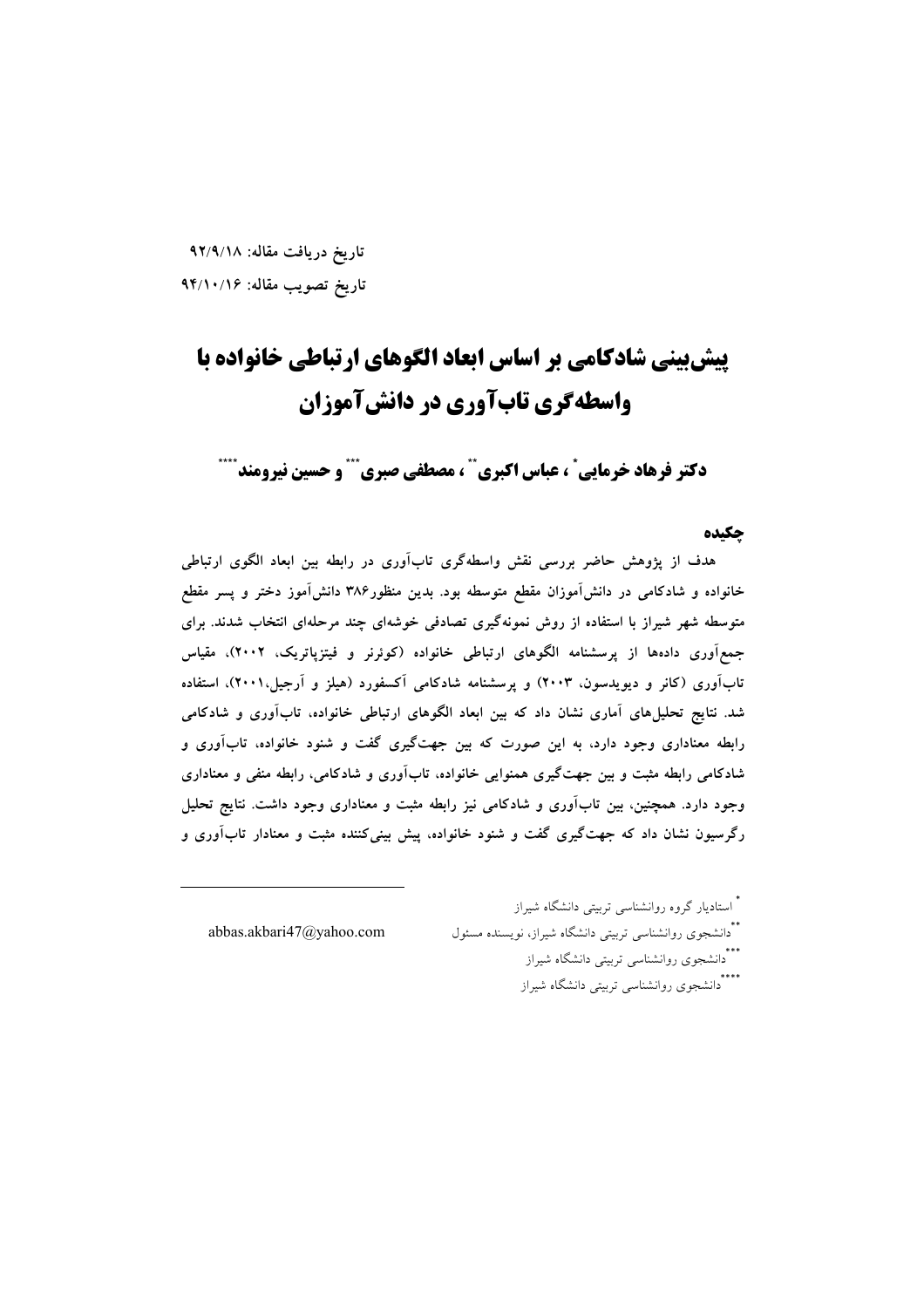شادکامی فرزندان و جهتگیری همنوایی خانواده، پیش پینی کننده منفی بوده است. همچنین، تابآوری در رابطه بین جهت گیری گفت و شنود و شادکامی نقش متغیر واسطهای سهمی و در رابطه بین جهت گیری همنوایی و شادکامی، نقش واسطهای کامل را ایفا میکند. **کلید واژه ها** الگوهای ارتباطی خانواده، تــابآوری، شــادکامی، جهــتگیــری گفــت و شــنود، جهت گيري همنوايي

#### مقدمه

فلاسفه و صاحب نظران، حداقل از زمان یونان باستان در باره شادکامی و شرایط لازم برای دستیابی به آن به تفکر و تأمل پرداختهاند. ارسطو ۲۸۴-۳۲۲ قبل از میلاد) معتقد بود که هدف تمام تلاشهای انسانی کسب شادمانی به معنای یک زندگی خوب یا تداوم یک زندگی خوب است. او شادمانی را در ظرفیتها و توان مندیهای عالی انسانی میداند مثل توانایی استدلال و تفكر، عدالت، صداقت، وفاداري، شجاعت، سخاوت، گذشت نسبت به ديگران، كنترل خويشتن و اعتدال در مواردی چون مصرف غذا و رابطه جنسی او همچنین معتقد بود که خوب بودن یا یرهیزگار بودن به معنی نافعال آن کافی نیست، بلکه باید مزایا و جنبههای مثبت آن به شکل رفتاری در زندگی روزمره بروز نماید (فریش<sup>۳</sup>، ۱۳۹۰). این انگاره ارسطو در مورد کسب شادکامی از طریق تجلّی و ابراز توانمندیهای انسانی، امروزه توجه به نقاط قوت نام گرفته که در رویکرد روانشناسی مثبتنگر<sup>۴</sup>، انعکاس یافته است( سلیگمن<sup>۵</sup>، ۲۰۰۲، به نقل از فریش، ۱۳۹۰)، روانشناسی مثبتنگری که هدف نهایی خود را شناسایی سازهها و شیوههایی میداند که بهزیستی و شادکامی انسان را به دنبال دارند(سامانی، جوکار و صحراگرد، ۱۳۸۶). از این روی

- $\frac{1}{2}$ -happiness
- <sup>2</sup>- Aristotle
- $3$ -Frisch
- positive psychology

 $5$  - Seligman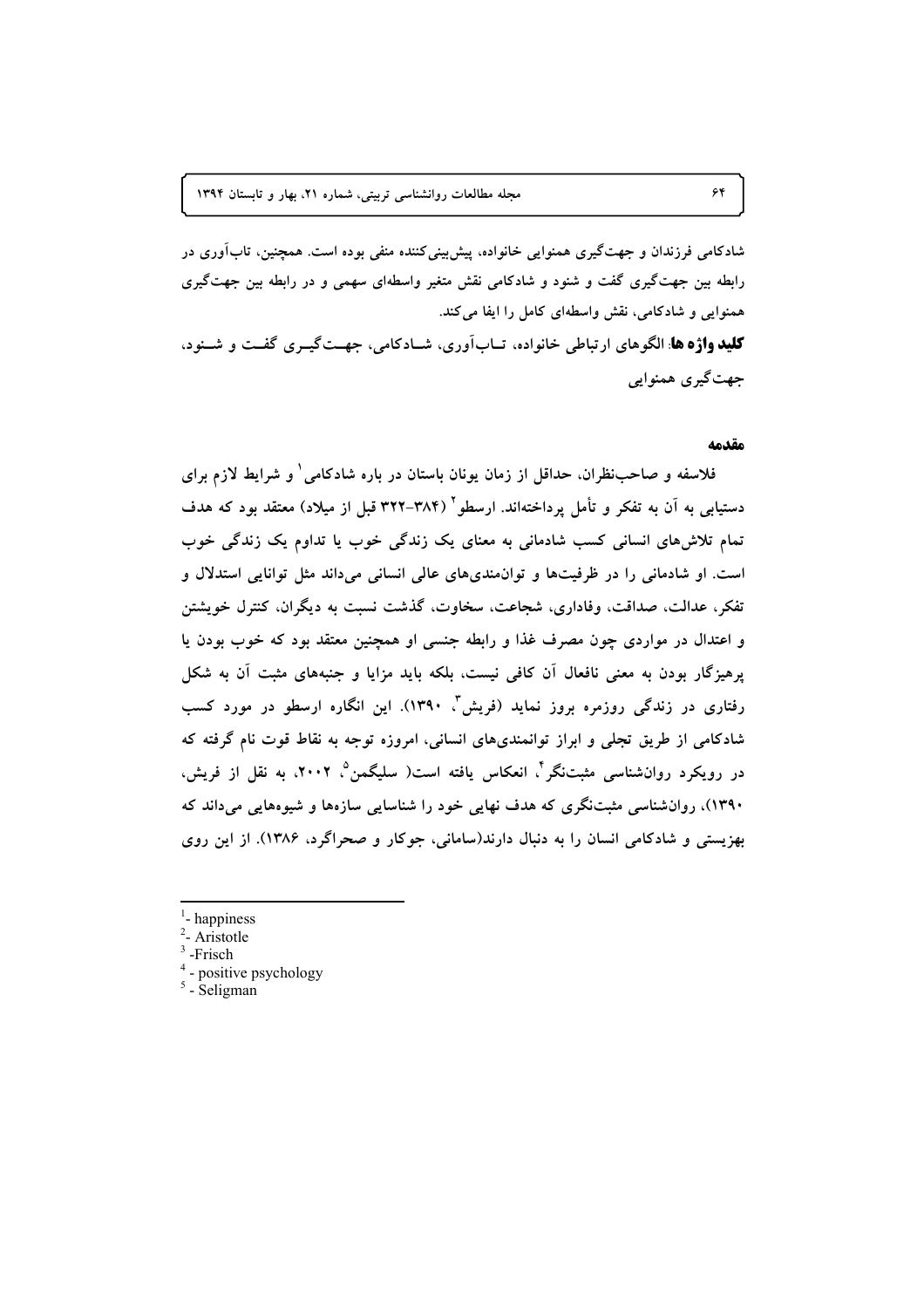پیش بینی شادکامی بر اساس ابعاد الگوهای ارتباطی خانواده با واسطهگری …

با اهمیت یافتن روزافزون رویکرد روانشناسی مثبتنگر، شادکامی به عنوان یکی از اهداف مهم ان همواره مورد توجه پژوهشگران این حوزه بوده و پژوهشهای زیادی در مورد چیستی ان و عوامل پیش<sub>بینی</sub> کننده ان صورت گرفته است.

در رابطه با تعریف شادکامی در روانشناسی، وین هاون (۱۹۹۶، به نقل از فریش، ۱۳۹۰) بیان میدارد که وقتی نیازها، اهداف یا ارزوهایمان در زندگی روزمره براورده میشود، احساس رضایتمندی میکنیم و سپس به لحاظ عاطفی و هیجانی احساس شادی به ما دست میدهد. دسی' (۲۰۰۸) به نقل از فرانکلین.۱۳۹۰) بیان میدارد که زیستن با شادکامی، زمانی وجود دارد که (۱) انسان به جای ارمانهای بیرونی مثل شهرت، در طلب ارمانهای درونی یا ذاتی، مثل بالندگی و دوستی باشد؛ (۲) اعمال او به جای اینکه توسط نیروهای بیرونی رانده شوند، تحت کنترل خودش باشد؛ (۳) به جای عادت کورکورانه و خودکار، با اگاهی و اندیشه کامل عمل کند؛ و (۴) برای کمال بخشیدن به نیازهای اساسی انسانی مثل نیاز به خودمختاری و شایستگی تلاش نماید. کار $(\check{\bm{\gamma}}\cdot\check{\bm{\epsilon}})$ ، معتقد است شادکامی از جمله نیازهای اساسی بشر است که افراد برای به وجود اوردن یک زندگی بارور به ان نیاز مبرم دارند در همین راستا، ارجیل. مارتین و لو "(۱۹۹۵)، سه جزء اساسی برای شادکامی قایل هستند که عبارتند از عواطف مثبت ٔ، عواطف منفی ؓ و رضایت از زندگی ٔ و آرجیل ٔ (۲۰۰۱) بیان میدارد که شادکامی عبارت است از وجود عواطف مثبت، فقدان عواطف منفی (مثل افسردگی^، اضطراب° و یا فشارهای روانی) و رضایت از زندگی. بر مبنای این تعریف، هر عاملی که عواطف مثبت و رضایت از زندگی را

- <sup>1</sup>- Deci<br><sup>2</sup> Carr
- $2$ –Carr
- <sup>3</sup> -Argyle, Martin & Lu<sup>4</sup> positive affect
- 
- 
- $5 negative$  affect  $6 life$  satisfaction  $7 Argy$ le  $8 depression$   $9 anxiety$
- 
- 
-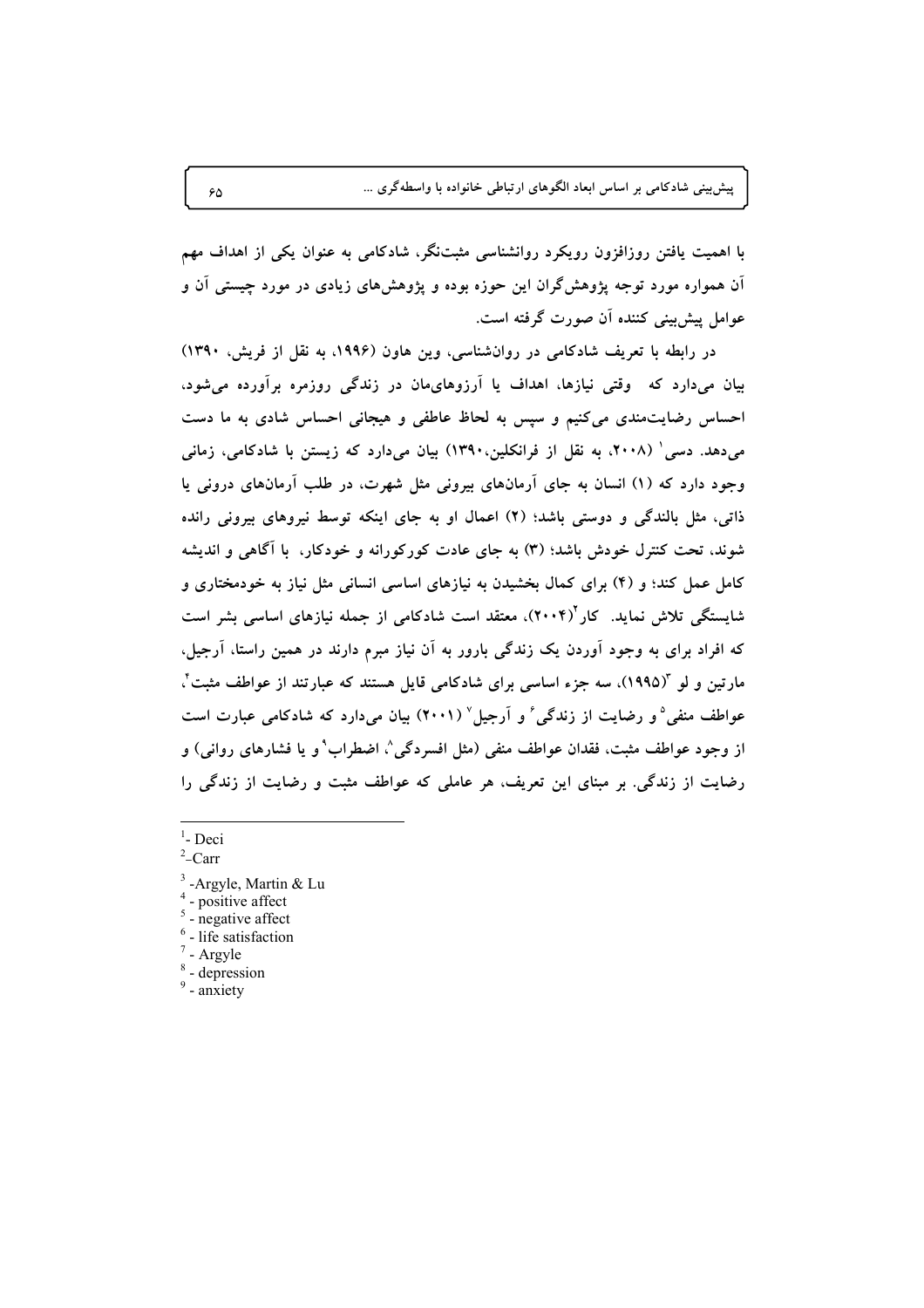مجله مطالعات روانشناسی تربیتی، شماره ۲۱، بهار و تابستان ۱۳۹۴

افزایش و عواطف منفی را کاهش دهد می تواند سطح شادکامی راتحت تأثیر قرار دهد. بر این اساس، تابآوری به عنوان یک عامل فردی که دارای پیامدهای مثبت هیجانی، عاطفی و شناختی است( ماستن'، ۲۰۰۱؛ راتر'، ۱۹۹۹؛ گارمزی''، ۱۹۹۱) و موجب افزایش رضایت از زندگی، کاهش عواطف منفی و افزایش عواطف مثبت می شود( ابوالقاسمی، تکلوی وراناب، ۲۰۱۰؛ ساماني و همکاران، ۱۳۸۶؛ ليو، وانگ و لو ً، ۲۰۱۳؛ ليو، وانگ و لي ً، ۲۰۱۲؛ باسو ً،۲۰۰۴؛ تاگاد و فردریکسون٬ ۲۰۰۴) می تواند موجب افزایش شادکامی گردد( گلزاری و بهشتیان، ۱۳۹۲). والش ۵ (۱۹۹۶) در مطالعات خود به دو سطح تابآوری اشاره می کند: یکی تابآوری فردی و دیگری تابآوری ارتباطی. سطح فردی به توان0مندی فرد در فائق آمدن و غلبه یافتن بر مشکلات اشاره دارد و سطح ارتباطی، اشاره به نظام خانواده دارد و بیانگر آن است که خانواده چگونه با تجارب مخرب ْ و شرایط استرسi'` مواجه میشود و چگونه اعضای خود را برای نوعی انطباق طولانی مدت آماده میکند. بنا به تعریف، تابآوری به توانایی غلبه بر رویدادهای دارای بار استرس زیاد و حفظ سلامت روانی و سرزندگی روانی به رغم مواجهه با رویدادهای ناخوشایند اشاره دارد (آگایبی و ویلسون<sup>۱٬</sup>، ۲۰۰۵) و شامل ظرفیت یک سیستم پویا برای سازگاری موفقیتاًمیز با اختلالاتی است که عملکرد، موجودیت یا فرایند رشد او را مورد تهدید قرار میدهد( ماستن، ۲۰۱۴) و افرادی تابآور محسوب میشوند که به رغم اینکه سازگاری آنها در

- -masten
- $2$  Rutter
- $3$  Garmezy
- Liu, Wang & Lu
- $5$  Liu, Wang & Li
- $<sup>6</sup>$  Basu</sup>
- $7$  Tugade & Fredrickson
- <sup>8</sup>- Walsh
- <sup>9</sup>- Disruptive Experiences
- <sup>10</sup> Stressful Experiences
- <sup>11</sup> Agaibi & Wilson

۶۶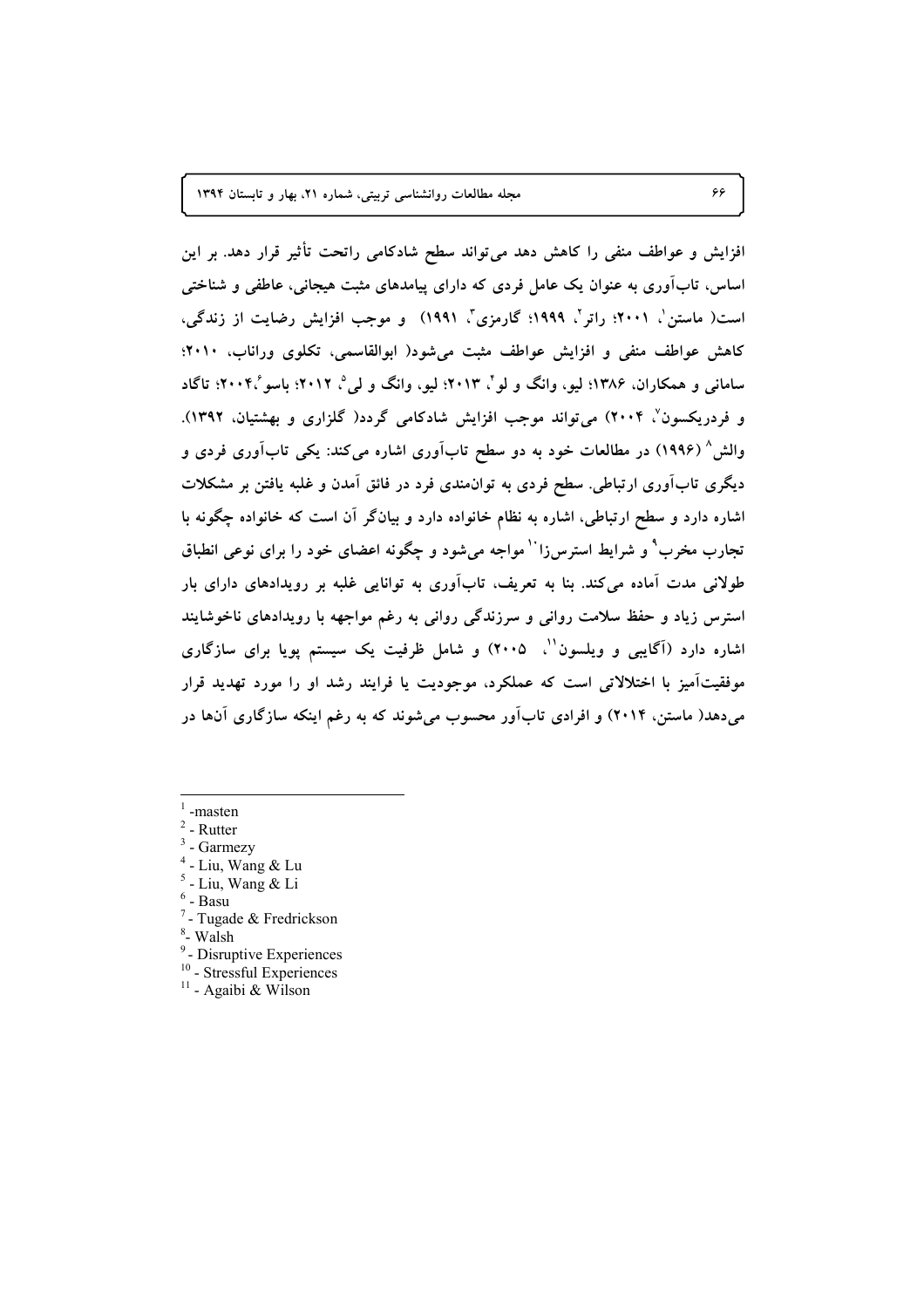پیش بینی شادکامی بر اساس ابعاد الگوهای ارتباطی خانواده با واسطهگری …

معرض تهدیدات شناخته شده قرار میگیرد، نتایج رشدی مثبتی به دست میآورند(سیچتی<sup>'</sup>، **n8 #' /09&F- q2010 <sup>2</sup> .(2013 N**

علاوه بر انچه گفته شد، شادکامی یک موضوع کاملا فردی نیست بلکه مضمونی اجتماعی نیاز دارد به طوری که ایجاد روابط خوب و لذت بردن از این روابط از جمله عوامل پیش!ینی-کننده شادکامی محسوب میشود(مارتین، ریس، لودر و مک کلند<sup>"</sup>، ۲۰۱۱). در همین راستا، کویرنر و اسکروت<sup>۲</sup> (۲۰۱۴) نتیجه میگیرند که کیفیت روابط موجود در خانواده اثر عمیقی بر کیفیت زندگی افراد خواهد داشت، ارجیل(۲۰۰۱) ارتباطات اجتماعی را از مؤلفههای مهم شادکامی میداند و معتقد است که خانواده یکی از قویترین پیوندهای ارتباط اجتماعی است و برادشاو، کانگ، ریس و گازوامی<sup>0</sup>( ۲۰۱۱) بر نقش عوامل والدینی در شادکامی فرزندان تاکید میکنند. در رابطه با نقش خانواده در شکل۱دهی افکار و رفتار فرزندان، فیتزپاتریک و ریچی<sup>ء</sup> (۱۹۹۴) معتقد هستند خانواده مرجعی است که انتظارات، عقاید و هنجارهای زندگی خانوادگی را میسازد و از این طریق نحوه نگاه و تعامل فرد با هستی را تعیین میکند، آنها با اشاره به تحقیقات انجام شده بیان میدارند که خانواده در هیچ حیطهای به اندازه رفتارهای ارتباطی بر عملکرد فرزندان تاثیر نمیگذارد. در ارتباط با نحوه تعامل افراد خانواده مدلهایی ارایه شده است که از جمله آنها مدل الگوهای ارتباطی خانواده<sup>۷</sup> میباشد. این مدل منعکس کننده چگونگی ارتباط والدیـــــن با فرزنـــــدان است (هوانگ^، ۲۰۱۰). در راستـــای این مـــــدل، فیتزپاتریــــک و

- 
- 
- 
- 
- <sup>1</sup> Cicchetti <sup>2</sup><br>
<sup>2</sup> Goldstein & Brooks<br>
<sup>3</sup> Martin, Reece, Lauder & McClelland<br>
<sup>4</sup> Koerner, & Schrodt<br>
<sup>5</sup> Bradshaw, Keung, Rees & Gaswami<br>
<sup>6</sup> Fitzpatrich & Rithchie<br>
<sup>7</sup> family comminucation patterns<br>
- 
- 
-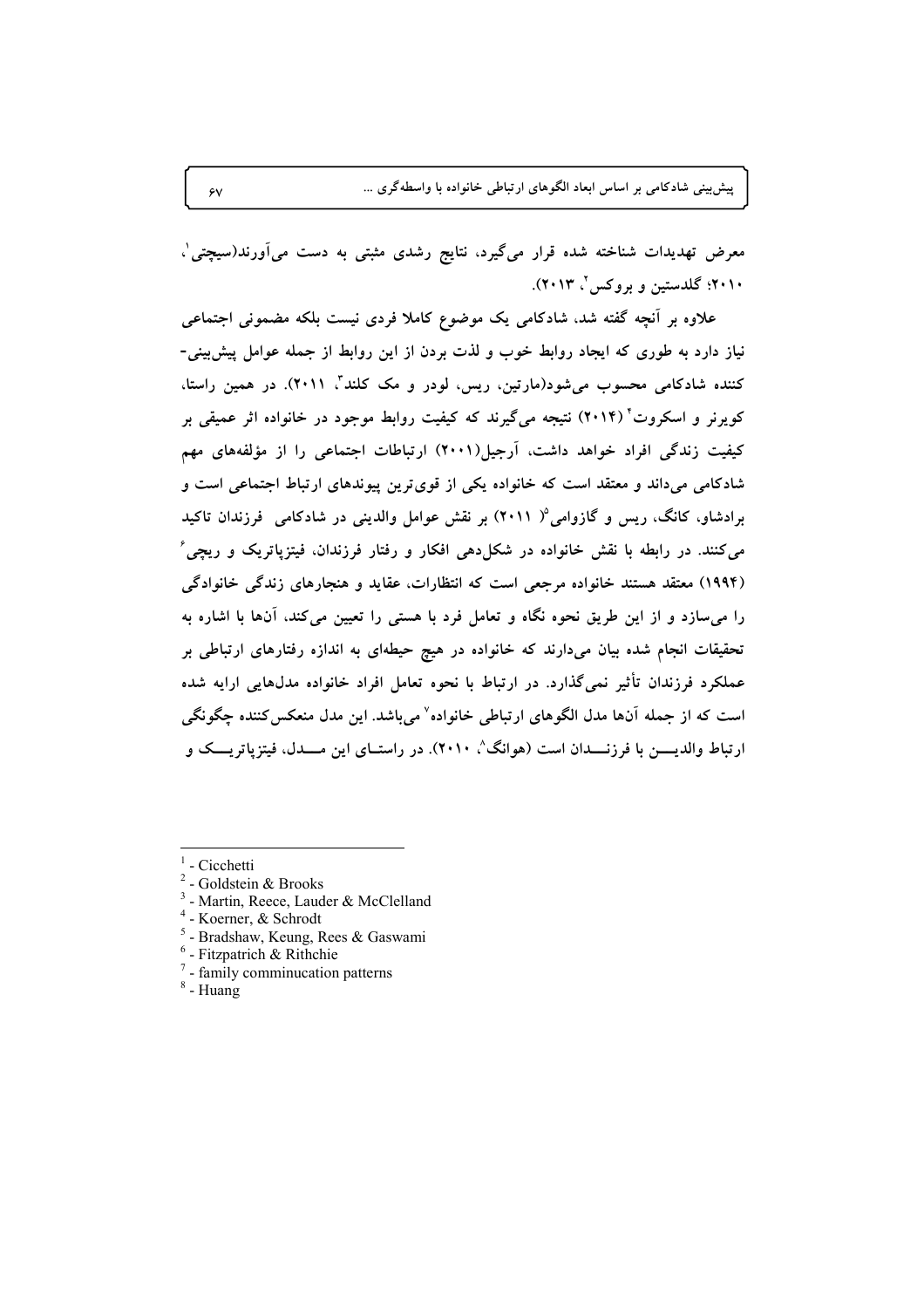مجله مطالعات روانشناسی تربیتی، شماره ۲۱، بهار و تابستان ۱۳۹۴

ریچی(۱۹۹۴)، دو بعد جهتگیری گفت و شنود' و جهتگیری همنوایی' را به عنوان باورهایی اساسی شناسایی کردند که این ابعاد مشخص میکنند تا چه میزان اعضای خانواده از افکار و احساسات خود سخن میگویند و آنها ً را با یکدیگر در میان میگذارند. در بعد گفت و شنود، همه اعضای خانواده به بحث و تبادل نظر در باره طیف گستردهای از موضوعات تشویق مي شوند(كوئِرنر و فيتزياتريک"، ١٩٩٧) و به طور خودانگيخته و پيوسته با يكديگر تعامل دارند( فیتزیاتریک، ۲۰۰۴). این در حالی است که در بعد همنوایی بر وابستگی و هماهنگی بین اعضا و اجتناب از تعارض و کشمکش تأکید می شود( فیتزیاتریک و کوئرنر ٔ، ۲۰۰۴) و اعضا در جهت يكسان كردن نگرشها، ارزشها و عقايد تحت فشار قرار مي گيرند(كشتكاران، ١٣٨٨). مطالعات انجام شده. نشان میدهند که هر یک از این جهتگیریها می تواند آثار و پیامدهای خاص خود را داشته باشد. در این رابطه جوکار و رحیمی (۱۳۸۶)، نشان دادند که بین الگوهای ارتباطی خانواده و شادکامی رابطه وجود دارد، به این صورت که الگوهای واجد گفت و شنود بالا، از میانگین نمره شادکامی بالاتر و الگوهای واجد همهنوایی بالا از میانگین نمره شادکامی پایین تری برخوردارند. مولوی، خسروی، نشاطدوست و کلانتری (۱۳۸۹). دریافتند که جهتگیری گفت و شنود، نقشی اساسی در شادکامی افراد خانواده دارد. همینطور زرنقاش، زرنقاش و زرنقاش(۲۰۱۳) به این نتیجه رسیدند که بین الگوهای ارتباطی خانواده و سلامت روان رابطه وجود دارد، به این صورت که الگوی گفت و شنود قادر است سلامت روان را به صورت مثبت و معنادار پیش بینی کند و از این گریق می توان انتظار داشت که این بعد از الگوهای ارتباطی خانواده پیش بینی کننده مثبت و معنادار شادکامی باشد.

- conversation
- $2$  conformity
- $3$  Koerner & Fitzpatrick
- $4$  Fitzpatrick & Koerner

 $\mathbf{z}$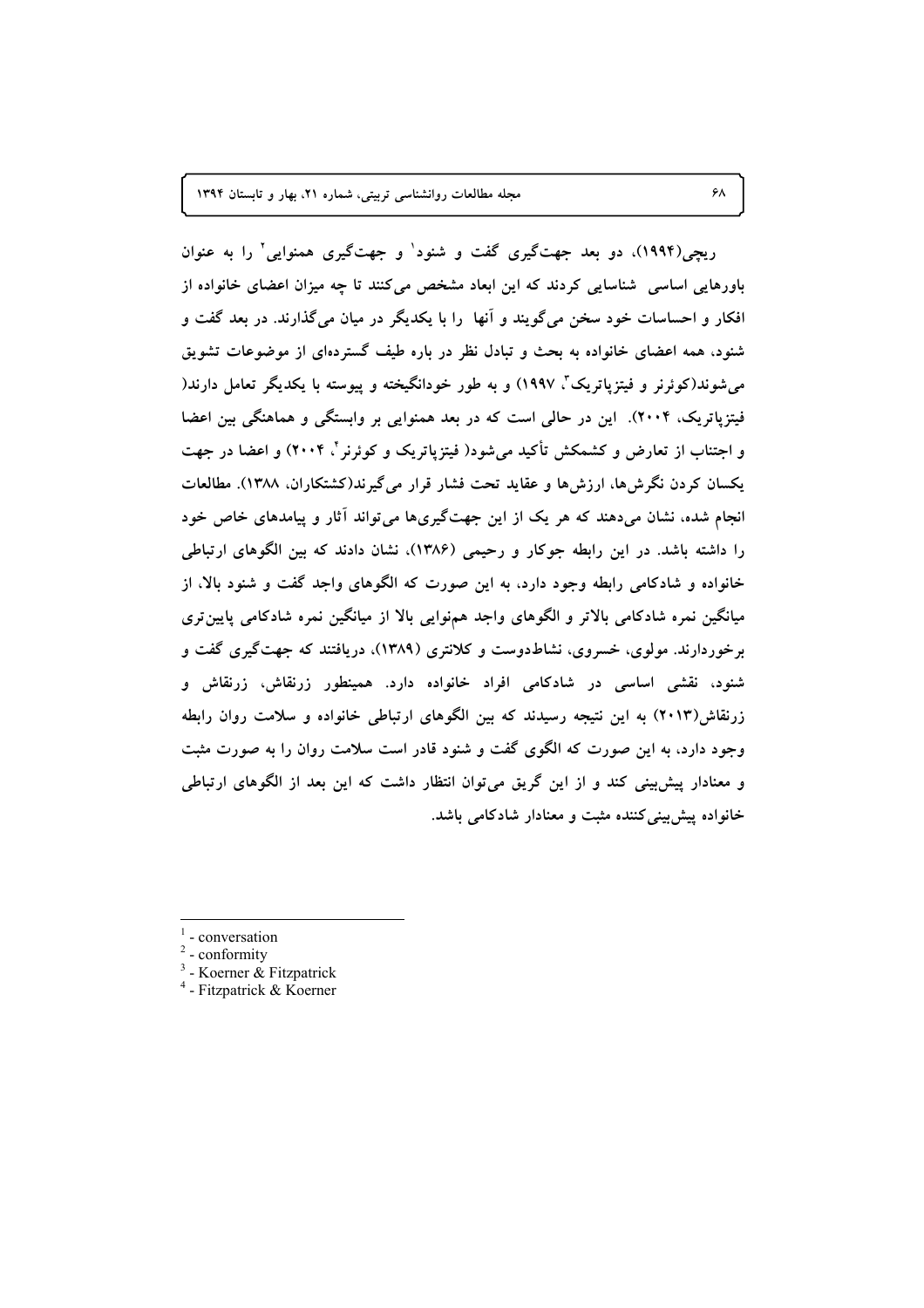**ب**یش:ینی شادکامی بر اساس ابعاد الگوهای ارتباطی خانواده با واسطهگری …

علاوه بر این، از انجا که خانواده به عنوان یک عامل حفاظتی برای تاباوری محسوب میشود ( گارمزی، ۱۹۹۱و ۱۹۹۳؛ والش،۱۹۹۶ و سکومب<sup>'</sup>، ۲۰۰۲)، در نتیجه انتظار میرود الگوهای ارتباطی خانواده بتوانند تاباوری را نیز پیش<sub>ا</sub>ینی کنند. در همین زمینه، کشتکاران (۱۳۸۸) دریافت که جهتگیری گفت و شنود به صورت مثبت و جهتگیری همنوایی به صورت منفی، تاباوری را پیشبینی میکنند. فیتزپاتریک و کوئرنر (۲۰۰۴) دریافتند که فرزندان خانوادههای با گفت و شنود بالا، تاباوری بیشتر و فرزندان خانوادههای با همنوایی بالا، تابآوری کمتری دارند. ویلسون، چیرنیکی، ویلکام و اولت<sup>"</sup>، (۲۰۱۴)؛ زارعی<sup>"</sup>، فلاحچای<sup>٬</sup> و واحدی ساریجانی<sup>۵</sup> (۲۰۱۳)؛ حجتخان، رشیدی و زینهاری( ۲۰۱۴) و کلوندی، محمدی و اویسی(۱۳۹۰) نیز به این نتیجه رسیدند که جهتگیری گفت و شنود پیش<sub>ا</sub>ینی کننده مثبت و معنادار تابآوری است. همسو با این پژوهشها، ورنر و اسمیت<sup>ء</sup> (۱۹۸۲؛ به نقل از ذاکری، جوکار و رزمجویی، ۲۰۱۰) دریافتند فرزندان والدینی که به نحو مثبتی پذیرای فرزندان بوده، مهربان هستند و فرزندان خود را حمایت میکنند، در مقایسه با فرزندانی که چنین تجاربی  $\mathbf{X}$ ندارند از سطوح تابآوری بالاتری برخوردارند. پژوهش جوکار $\mathbf{X}_1$ رزمجو $\mathbf{X}_2$  و ذاکری $\mathbf{X}_3$  نیز نشان داد که بین جهتگیری گفت و شنود و تاباوری تحصیلی رابطه مثبت و معناداری وجود دارد. با توجه به مطالعات یاد شده که میگویند تاباوری از یک طرف تحت تاثیر الگوی

- $2$  Wilson, Chernichky, Wilkum & Owlett
- $3$  Zarei
- <sup>4</sup> -Fallahchai
- $5$  sarrigani,
- $6 \text{Werner} \& \text{smith}$ <br>  $7 \text{Jowkar}$
- 
- <sup>8</sup> Razmjoee
- $9 Z$ akeri

 $1$ -Seccombe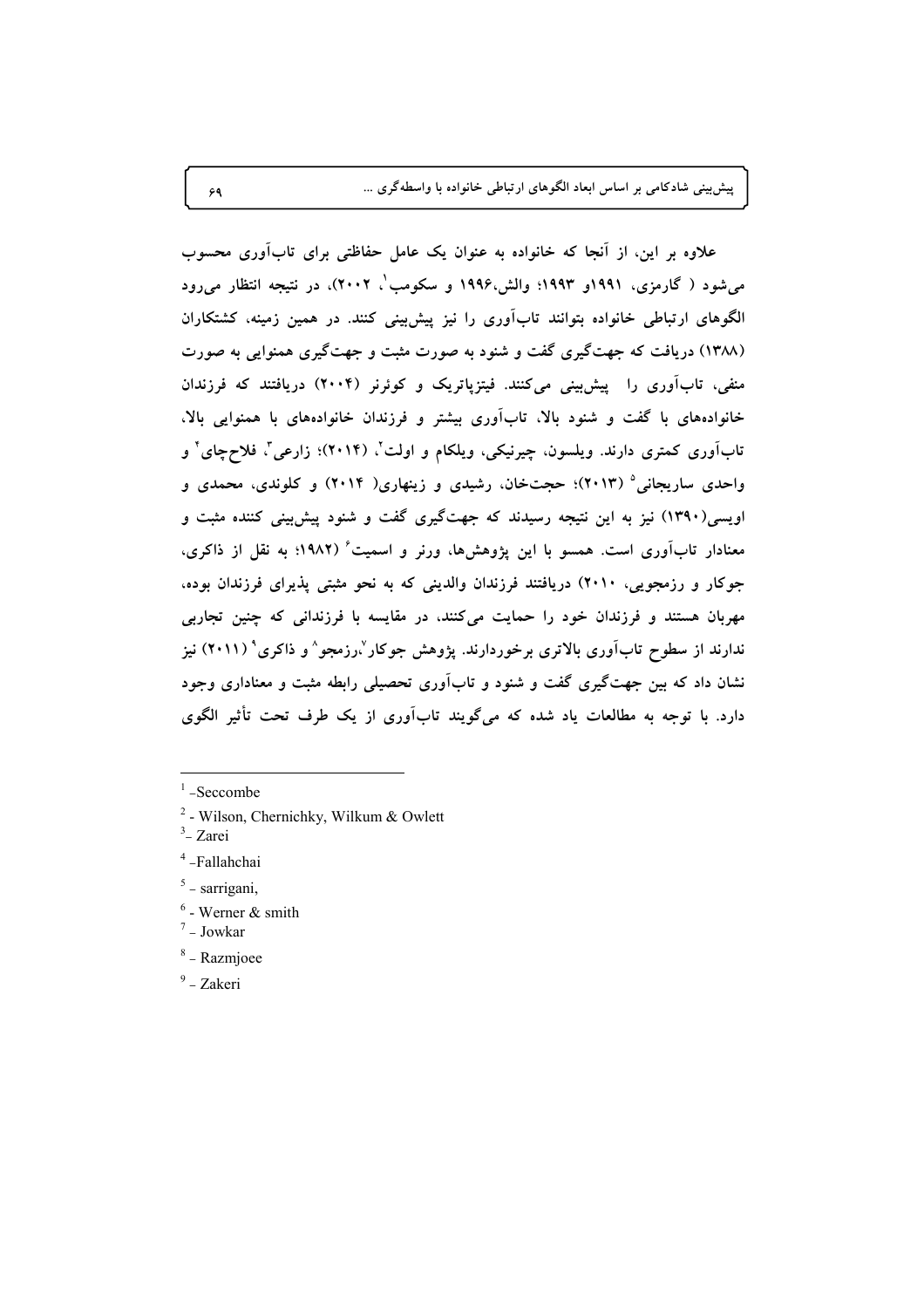ارتباطی خانواده است و از طرف دیگر شادکامی را پیش بینی می کند، می توان انتطار داشت که این سازه نقش واسطهای بین الگوهای ارتباطی خانواده و شادکامی ایفا نماید.

با مروری بر پژوهشهای انجام شده در مورد عوامل موثر بر شادکامی روشن می شود که بیشتر این مطالعات، به بررسی ارتباط ساده دو یا چند متغیر پرداختهاند و در مجموع، مطالعات اندکی به بررسی نقش متغیرهای واسطهگر در این رابطه توجه کردهاند، لذا با توجه به چنین خلاء تحقیقاتی در کشور و عدم مشاهده پژوهشی که رابطه ابعاد الگوهای ارتباطی خانواده را با شادکامی مورد بررسی قرار داده و در این بین سهم متغیرهای واسطهای را مشخص کرده باشد، این پژوهش با هدف بررسی نقش واسطهگری تابآوری در رابطه بین ابعاد الگوهای ارتباطی خانواده و شادکامی در دانش آموزان مقطع متوسطه انجام شده است.

## **روش**

#### **روش، جامعه و نمونه پژوهش**

یژوهش حاضر، یک مطالعه توصیفی از نوع همبستگی است که با روش تحلیل مسیر انجام شده است. در این مطالعه جهتگیری گفت و شنود و جهتگیری همنوایی به عنوان متغیر برون-زاد، شادکامی به عنوان متغیر درونزاد و تابآوری به عنوان متغیر واسطه در نظر گرفته شده است. برای آزمون نقش واسطهگری تابآوری در رابطه بین ابعاد الگوی ارتباطی خانواده و شادکامی از مراحل پیشنهادی بارون و کنی' (۱۹۸۶) به روش رگرسیون همزمان استفاده شد. برای این منظور، در مرحله اول رگرسیون شادکامی روی ابعاد الگوی ارتباطی خانواده، در مرحله دوم رگرسیون تابآوری روی ابعاد الگوی ارتباطی خانواده و در مرحله سوم رگرسیون شادکامی روی ابعاد الگوی ارتباطی خانواده و تابآوری به صورت همزمان محاسبه گردید. برای بررسی نقش واسطهای تابآوری ضریب رگرسیون ابعاد الگوی ارتباطی از مرحله اول به مرحله سوم مورد توجه قرار گرفت. بر مبنای پیشنهاد بارون و کنی(۱۹۸۶) اگر با ورود متغیر

 $1$  - Baron & Kenny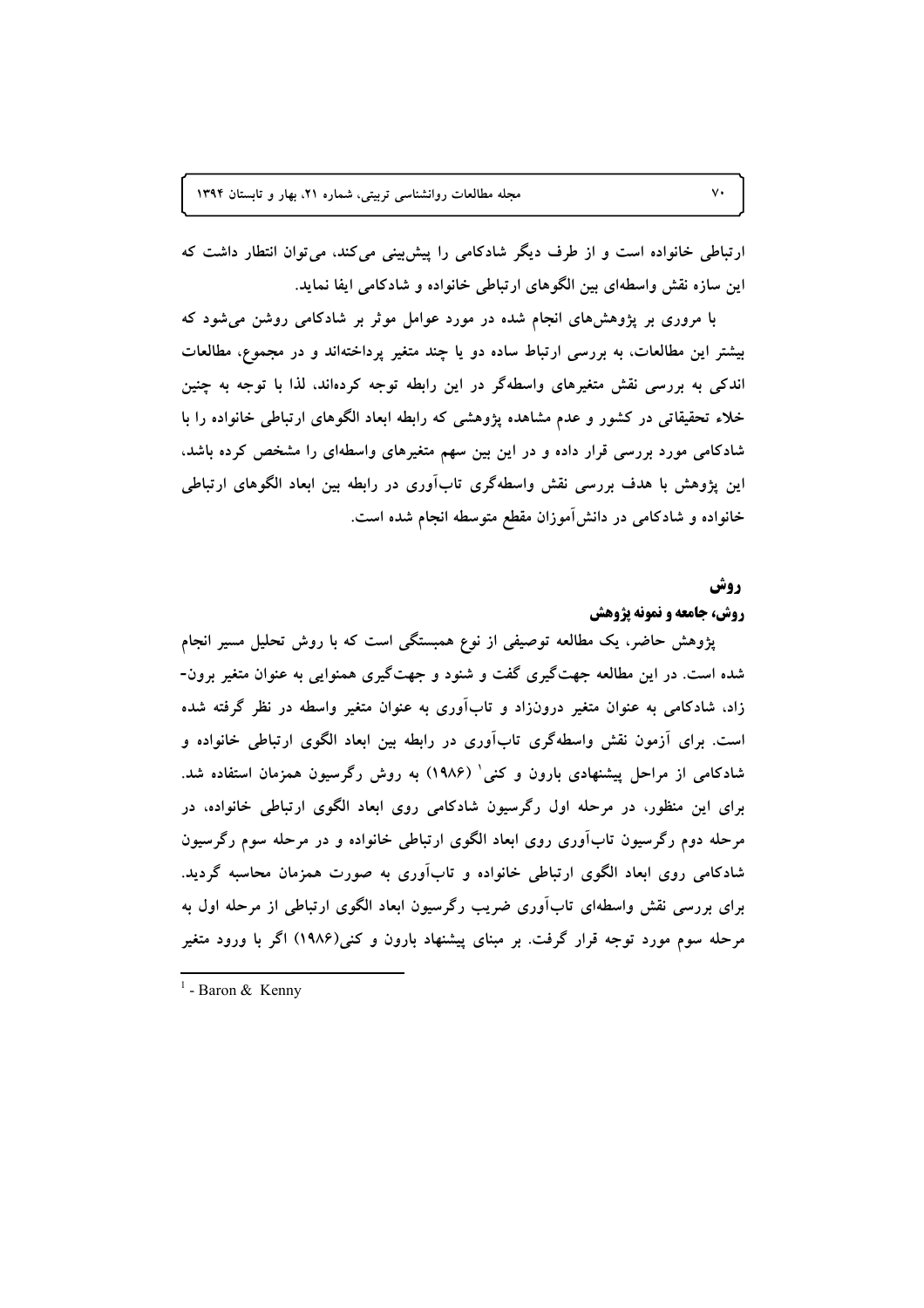پیش بینی شادکامی بر اساس ابعاد الگوهای ارتباطی خانواده با واسطهگری ...

واسطه به الگو، ضریب متغیر مستقل یا برونزاد کاهش یابد نقش واسطهای تأیید می شود. جامعه آماری پژوهش حاضر کلیه دانشآموزان دختر و پسر مشغول به تحصیل در مدارس متوسطه شهر شیراز در سال تحصیلی۹۳-۹۲ تشکیل میدادند. شرکتکنندگان در این پژوهش شامل ۳۸۶ دانشآموز دختر و پسر بودند (۲۰۰ دختر و ۱۸۶ پسر) که با استفاده از روش نمونهگیری تصادفی خوشهای چند مرحلهای انتخاب گردیدند، به این صورت که از بین نواحی آموزش و پرورش شهر شیراز، دو ناحیه به صورت تصادفی انتخاب شده و از هر ناحیه، دو مدرسه پسرانه و دو مدرسه دخترانه و سپس از هر مدرسه، دو کلاس (در مجموع ۱۶ کلاس) به صورت تصادفي انتخاب شدند.

#### ایزار

١- ابزار تجدیدنظر شده الگوهای ارتباطی خانواده : این مقیاس توسط کوئرنر و فیتزیاتریک (۲۰۰۲) ساخته شده است و درجه موافقت یا مخالفت پاسخ دهنده درباره ۲۶ گویه در زمینه ارتباطات خانوادگی را به شیوه لیکرتی از کاملا موافقم تا کاملا مخالفم میسنجد. ١٥ گویه اول مربوط به جهتگیری گفت و شنود و ۱۱ گویه بعدی مربوط به جهتگیری همنوایی میباشد. کوئرنر و فیتزپاتریک (۲۰۰۲) پایایی و روایی مطلوبی را برای این ابزار گزارش کردهاند. در ایران نیز جوکار و رحیمی (۱۳۸۶) روایی و پایایی مطلوبی برای این مقیاس بدست آوردهاند. در پژوهش حاضر جهت تعیین پایایی از روش ضریب آلفای کرونباخ استفاده شد و برای ابعاد گفت و شنود و همنوایی به ترتیب ضرایب ۰/۸۷ و ۰/۷۶ به دست آمد.

۲– مقیاس تابآوری (کانر و دیویدسون) ْ: این مقیاس شامل ۲۵ گویه می،باشد و توسط کانر و دیویدسون (۲۰۰۳) جهت اندازهگیری قدرت مقابله با فشار و تهدید تهیه شده است. سوالات پرسشنامه به صورت ۵ گزینهای بوده و به صورت ۱ (کاملا نادرست) تا ۵ (همیشه

 $2$  - CD-RISC

 $\vee$ 

 $1 -$  Revised Family Communication Patterns (RFCP)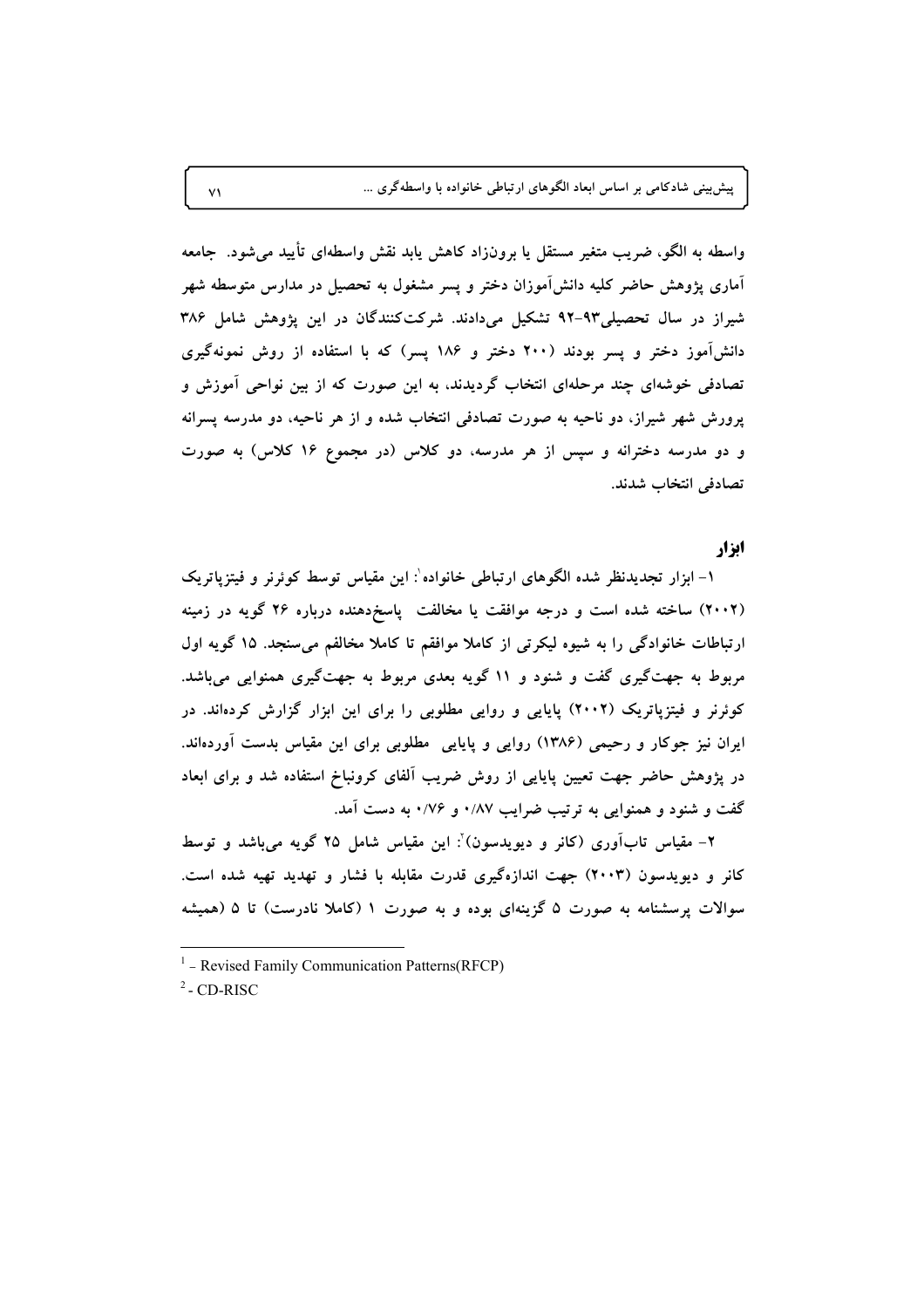درست) نمرهگذاری میشود. روایی و پایایی این مقیاس توسط سازندگان آزمون احراز گردیده است( کانر و دیویدسون، ۲۰۰۳). سامانی و همکاران (۱۳۸۶) ضریب آلفای کرونباخ این مقیاس را در دانشجویان ۸۷٪۰ به دست آوردند. در پژوهش حاضر جهت پایایی مقیاس از روش ضریب آلفای کرونباخ استفاده شد و ضریب پایایی برابر با ۰/۸۲ بدست آمد.

۳- پرسشنامه شادکامی آکسفورد': این پرســشنامه توسط هیلز و آرجیــل ' (۲۰۰۱)، ســاخته شده و تحت عنوان برسشنامه شادکامی آکسفورد (OHQ) ارائه گردید. که متشکل از ۲۹ آیستم چهار گزینهای است که گزینههای آن در یک طیف لایکرت به ترتیب از ۱ تــا ۴ نمـرهگــذاری می شوند که دارای روایی و پایایی مطلوبی بوده است. در پیژوهش حاضیر نییز ضیریب آلف)ی كرونباخ، معادل٩٢/ • بدست آمد.

#### يافته ها:

یافتههای پژوهش حاضر در دو بخش یافتههای توصیفی و یافتههای حاصل از تحلیل مــسیر شامل تاثیر ابعاد الگوهای ارتباطی خانواده بر شادکامی، تاثیر ابعاد الگوهای ارتباطی خانواده بــر تاب آوری و تاثیر ابعاد الگوهای ارتباطی خانواده و تاب آوری بر شادکامی گزارش شــده اســت. در جدول ۱ یافتههای توصیفی شامل میانگین و انحـراف اسـتاندارد و نیــز مــاتریس همبــستگی متغیرهای ابعاد الگوهای ارتباطی خانواده، تابآوری و شادکامی نشان داده شده است.

<sup>1</sup> -Oxford Happiness Inventory<br><sup>2</sup> - Hills & Argyle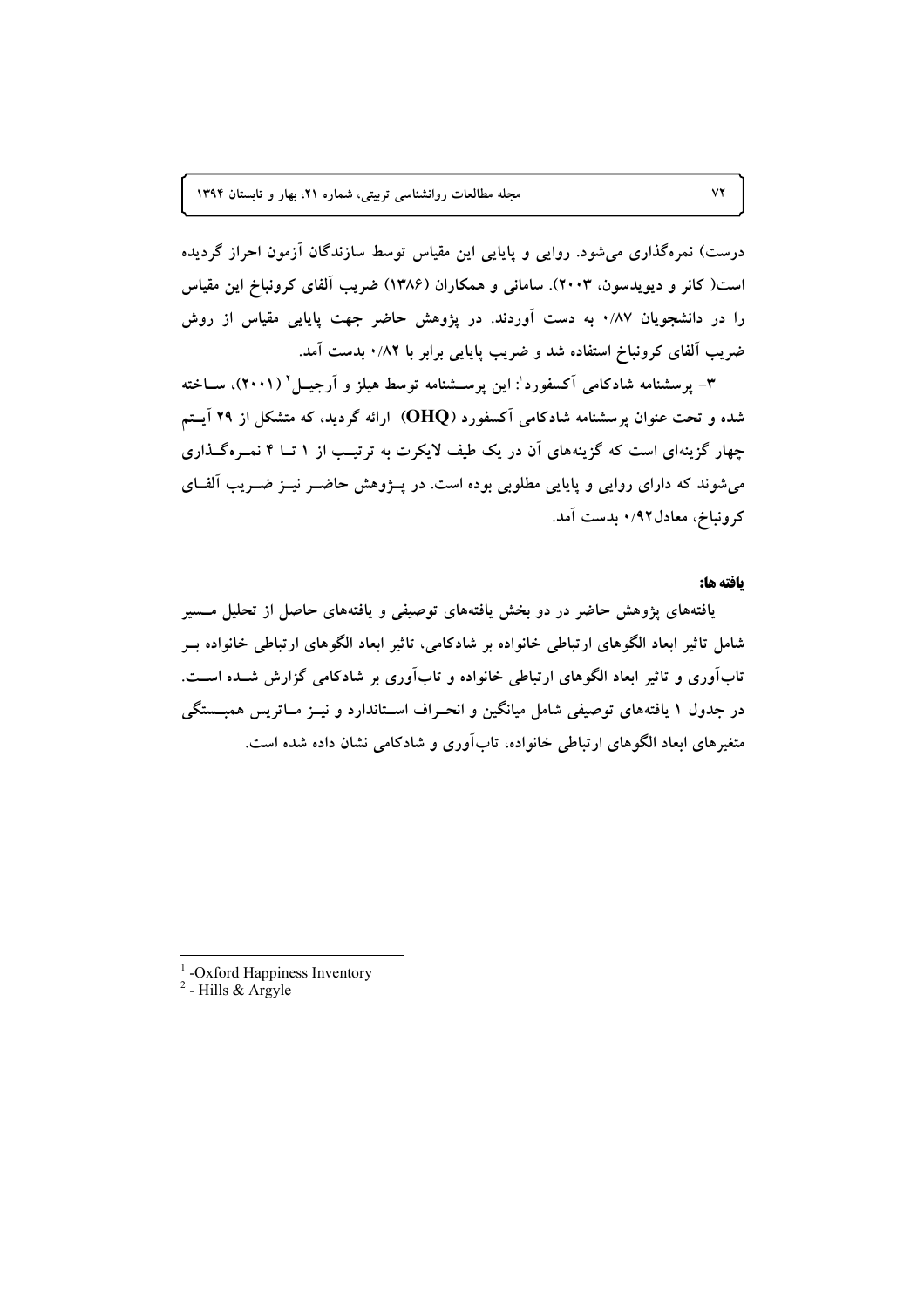پیشبینی شادکامی بر اساس ابعاد الگوهای ارتباطی خانواده با واسطهگری ...

| ۴ |              |         |              | انحراف معيار | ميانگين                  | متغيرها                                   |          |
|---|--------------|---------|--------------|--------------|--------------------------|-------------------------------------------|----------|
|   |              |         |              | 10/4         | Y9/VV                    | ۱- جهتگیری گفت و شنود                     |          |
|   |              |         | $-1$         | 9/99         | $\mathbf{r} \cdot 199$   | الگـــوي ارتبــــاطي   ٢- جهتگيري همنوايي |          |
|   |              | $-170*$ | .77          | 19/4         | $\Lambda\Lambda/\Lambda$ | ۳– تابآوری                                | خانو اده |
|   | $\cdot$ /01* | $-170*$ | $\cdot$ /۳۲* | 18/۲۲        | $\Lambda$ ۴/ $V$ ۹       | ۴– شادکامی                                |          |

جدول ۱: میانگین، انحراف استاندارد و ضرایب همبستگی ابعاد الگوهای ارتباطی خانواده، تابآوری و شادکامی

\* کلیه ضرایب در سطح ۰/۰۱ معنیدار هستند.

جدول ۱ نشان میدهد که بین متغیرهای مدل، همبستگی معناداری وجود دارد. بــدین معنــی که جهت گیری گفت و شنود با تاب آوری (۲۴/۰=۲) و شادکامی (۲۲/۰=۲) رابطه مثبت معنــادار دارد. همچنین جهتگیری همنوایی با تــابآوری (۲۵/۰+ ==r) و شــادکامی (۲۵/۰+= r) رابطــه منفی معنادار دارد. از سوی دیگر، بین تابآوری و شـادکامی نیــز همبــستگی مثبــت و معنــادار ( ۲=۰/۵۱) وجود دارد.

با توجه به معنادار بودن ضرایب همبستگی و به منظور بررسی فرضیههای پژوهش از تحلیل رگرسیون چندگانه به روش همزمان استفاده شد. عمدهترین هدف پژوهش حاضر، بررسی نقــش واسطهای تابآوری بود که بدین منظور از مراحل پیشنهادی بــارون و کنــی' (۱۹۸۶) اســتفاده گردید. در نتیجه در مرحله اول، رگرسـیون شــادکامی روی ابعــاد الگوهــای ارتبــاطی خــانواده (جدول۲) ، در مرحله دوم، رگرسیون تابآوری روی ابعاد الگوهای ارتباطی خانواده (جدول۳) و در مرحله سوم رگرسـیون شـادکامی روی ابعـاد الگوهـای ارتبـاطی خـانواده و تــابآوری (جدول۴) اجرا شد. در نهایت نتایج مراحل مختلف به صورت نمودار تحلیل مسیر ترسیم شده است (شكل ٢).

 $\mathsf{v}\mathsf{r}$ 

 $1$ -Baron & Kenny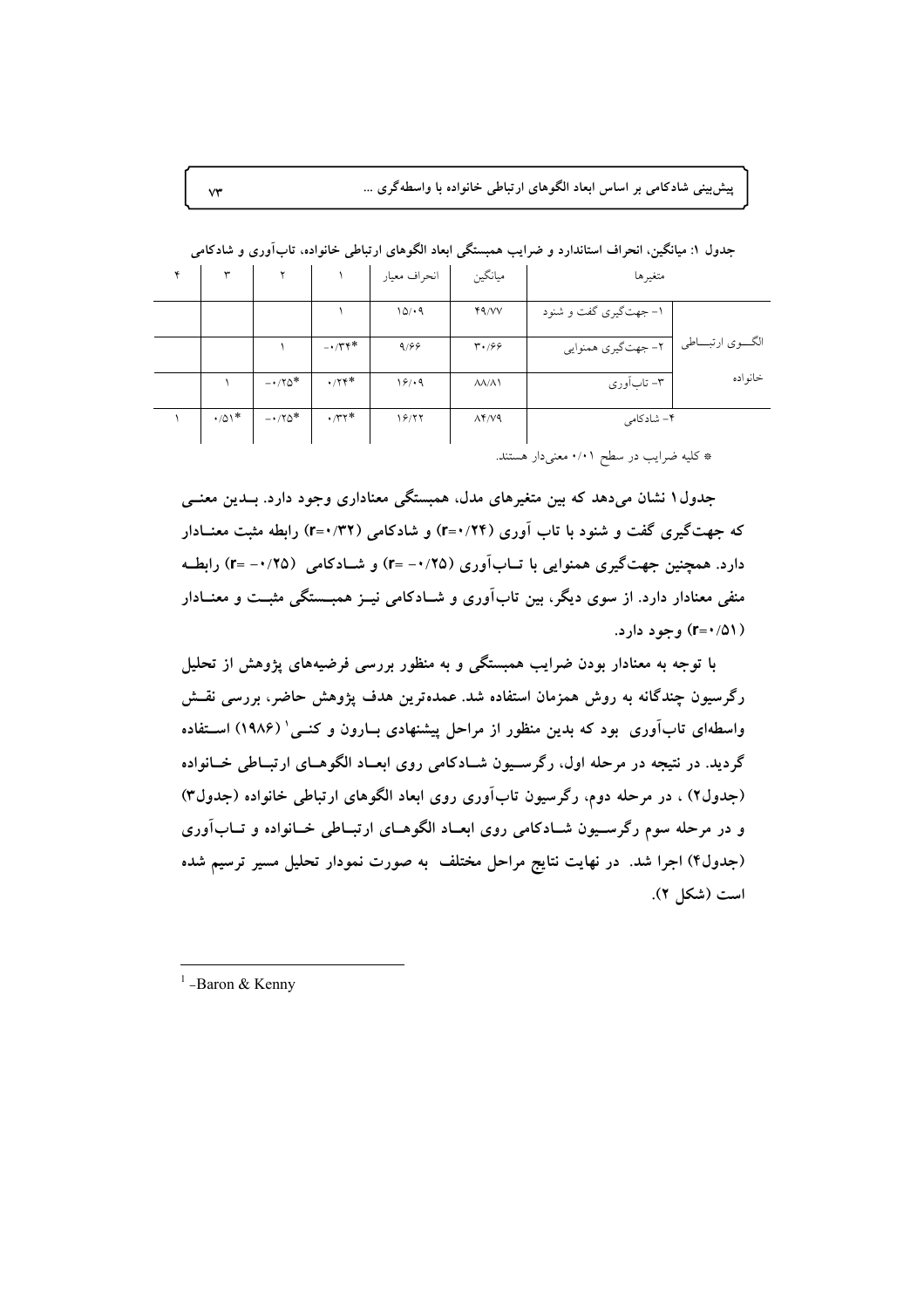|                         |                    |             |             |                 |      | متغير ملاك | متغيرهاي پيشبين    |
|-------------------------|--------------------|-------------|-------------|-----------------|------|------------|--------------------|
| $\cdot/\cdot$ \ $\cdot$ | $Y/V$ $Y/Y$        | $\cdot$ /17 | $\cdot$ /۳۵ | $\cdot/\cdot$ \ | 14/7 | شادكامي    | جهتگیری گفت و شنود |
| $\cdot$ / $\cdot$ 0     | $Y/Y$ - $\sqrt{9}$ |             |             |                 |      |            | جهت گيري همنوايي   |

جدول۲: رگرسیون شادکامی روی ابعاد الگوهای ارتباطی خانواده (مرحله اول)

در جدول ۲ ضریب همبستگی چندگانــه برابـر بــا R=۰/۳۵ و ضـریب تعیــین برابـر بــا ا) ا $\mathbf{R}^2$ بدست آمد. ضریب تعیـین نــشان مـی،دهــد کــه۱۲ درصــد از واریــانس شــادکامی از طریق متغیرهای ابعاد الگوهای ارتباطی خــانواده قابــل توجیــه اســت. مقایــسه ضــرایب بتــا نسشان داد کــه جهــتگیــری گفــت و شــنود (۲۶/ +=β) پــیش بینــی کننــده مثبــت و معنــادار شادکامی و جهتگیری همنوایی پیشبینیکننده منفی آن(۰/۱۶– B) است.

جدول۳: رگرسیون تابآوری روی ابعاد الگوهای ارتباطی خانواده (مرحله دوم)

|                       |                         |                 |  | P<                                                                                                                                                                                                                                                                                                                            | F I | متغير ملاك | متغیرهای پیش بین   |
|-----------------------|-------------------------|-----------------|--|-------------------------------------------------------------------------------------------------------------------------------------------------------------------------------------------------------------------------------------------------------------------------------------------------------------------------------|-----|------------|--------------------|
| $\cdot/\cdot$ $\circ$ | Q/9f                    | $\cdot/\lambda$ |  | $\cdot$ / $\cdot$ / $\cdot$ / $\cdot$ / $\cdot$ / $\cdot$ / $\cdot$ / $\cdot$ / $\cdot$ / $\cdot$ / $\cdot$ / $\cdot$ / $\cdot$ / $\cdot$ / $\cdot$ / $\cdot$ / $\cdot$ / $\cdot$ / $\cdot$ / $\cdot$ / $\cdot$ / $\cdot$ / $\cdot$ / $\cdot$ / $\cdot$ / $\cdot$ / $\cdot$ / $\cdot$ / $\cdot$ / $\cdot$ / $\cdot$ / $\cdot$ |     |            | جهتگیری گفت و شنود |
| $\cdot/\cdot$ $\circ$ | $\mathbf{r}/\mathbf{r}$ | $-1/9$          |  |                                                                                                                                                                                                                                                                                                                               |     | تابأوري    | جهتگیري همنوايي    |

در جدول ۳ ضـریب همبــــتگی چندگانــه برابــر بــا R=۰/۲۹ و ضــریب تعیــین برابــر بــا ۰/۰۸- $\mathbf{R}^2$ بدست آمـد. ضـریب تعیـین نــشان مـی دهـد کــه ۸ درصـد از واریــانس تــاب-۔<br>آوری از طریق متغیر ابعاد الگوهای ارتبــاطی خــانواده قابــل توجیــه اســت. مقایـــسه ضــرایب بتا نشان داد کــه جهــتگيــری گفــت و شــنود پــيش.پينــیکننــده مثبــت و معنــادار تــابآوری (۰/۱۸=β)، و جهت گیری همنوایی پیش بینی کننده منفی آن(۰/۱۹/-=β) میباشد.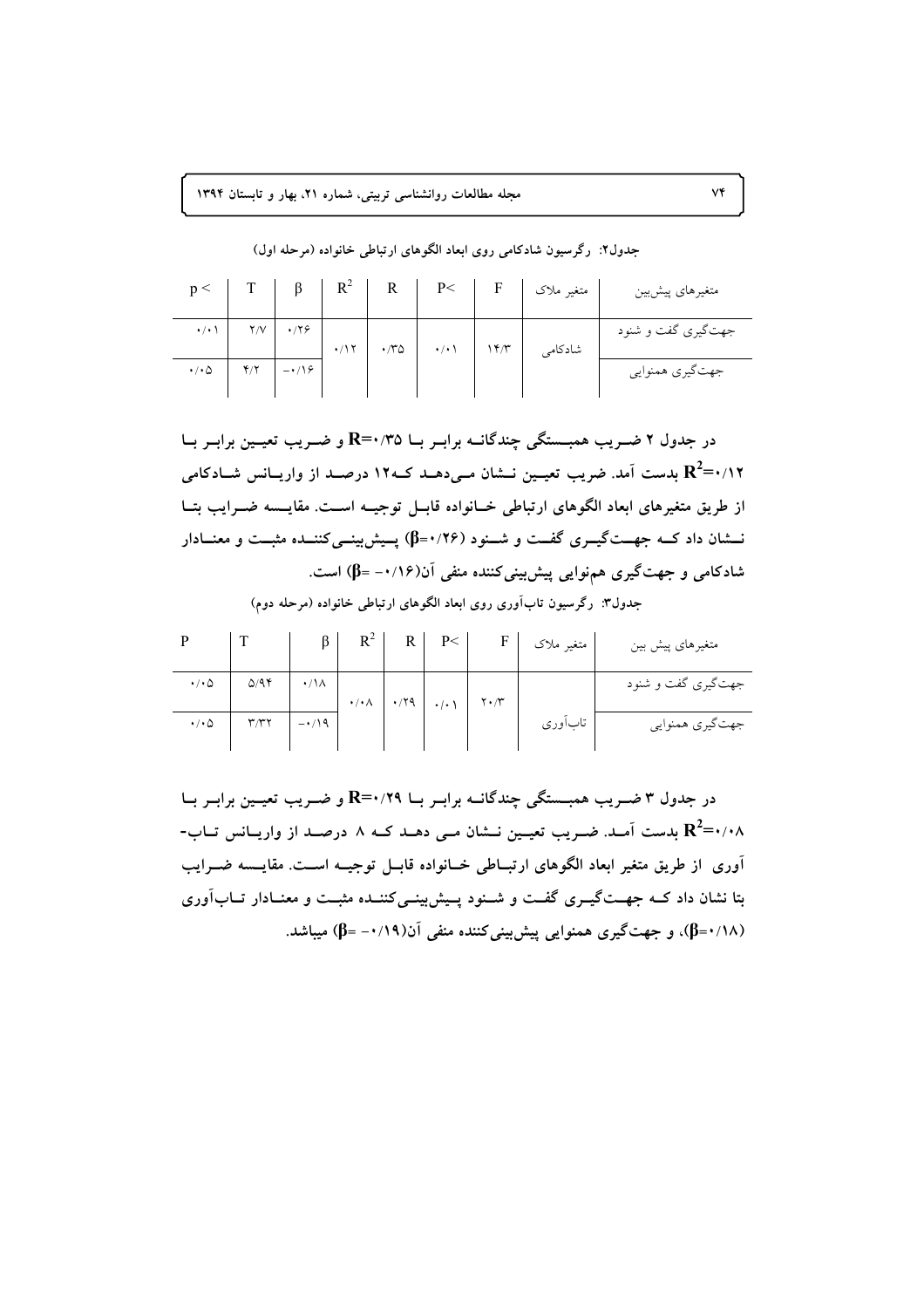پیشبینی شادکامی بر اساس ابعاد الگوهای ارتباطی خانواده با واسطهگری ...

| P<                          |                 |                                                                                                                                                                                                                                                                                                                               | $R^2$                                                          | $\mathsf{R}$                  | $\perp$ P< $\perp$ | $\mathbf{F}$ | متغير ملاك | متغيرهاي پيشبين    |
|-----------------------------|-----------------|-------------------------------------------------------------------------------------------------------------------------------------------------------------------------------------------------------------------------------------------------------------------------------------------------------------------------------|----------------------------------------------------------------|-------------------------------|--------------------|--------------|------------|--------------------|
| $\cdot$ / $\cdot$ \ $\cdot$ | $1/\mathcal{r}$ | $\cdot/\lambda$                                                                                                                                                                                                                                                                                                               |                                                                |                               |                    |              |            | جهت گيري گفت وشنود |
| N.S                         |                 | $Y/\Delta Y$ $\rightarrow$ $-/- \wedge$                                                                                                                                                                                                                                                                                       | $\boldsymbol{\cdot} /\boldsymbol{\uparrow} \boldsymbol{\cdot}$ | $\cdot$ /00 $\cdot$ / $\cdot$ |                    | $Y\Lambda/Y$ | شادكامى    | جهت گیري همنوايي   |
|                             |                 | $\cdot$ / $\cdot$ / $\circ$ / $\circ$ / $\circ$ / $\circ$ / $\circ$ / $\circ$ / $\circ$ / $\circ$ / $\circ$ / $\circ$ / $\circ$ / $\circ$ / $\circ$ / $\circ$ / $\circ$ / $\circ$ / $\circ$ / $\circ$ / $\circ$ / $\circ$ / $\circ$ / $\circ$ / $\circ$ / $\circ$ / $\circ$ / $\circ$ / $\circ$ / $\circ$ / $\circ$ / $\circ$ |                                                                |                               |                    |              |            | تابأورى            |

جدول۴: رگرسیون شادکامی روی ابعاد الگوهای ارتباطی خانواده و تابآوری (مرحله سوم)

---<br>در جدول ۴ ضـریب همبــستگی چندگانــه برابـر بــا R=۰/۵۵ و ضــریب تعیــین برابــر بــا بلدست آمد. ضریب تعیین نـــشان مــی دهــد کـــه ۳۰ درصـــد از واریـــانس شـــادکامی  ${\bf R}^2$ =۰/۳۰ از طریــق متغیرهــای ابعــاد الگوهــای ارتبــاطی خــانواده و تــابآوری قابــل توجیــه اســت. مقایسه ضرایب بتا نشان داد جهــتگیــری گفــت و شــنود (۱۸/۰=β) پــیش:پینــیکننــده مثبــت و معنـادار شـادکامی اسـت، امـا جهـتگيـری همنـوايی پـيشبيني کننـده معنـاداری بـرای شادکامی نمبی باشـد. عــلاوه بــراین، تــاب آوری (۴۴/۰۴۴) نیــز پــیش بینــی کننــده مثبــت و معنادار شادکامی میباشد. مدل نهایی پژوهش، در نمودار(۱) آورده شده است.



نمودار ۱: مدل نهایی پژوهش حاضر

 $\mathsf{V}\mathsf{Q}$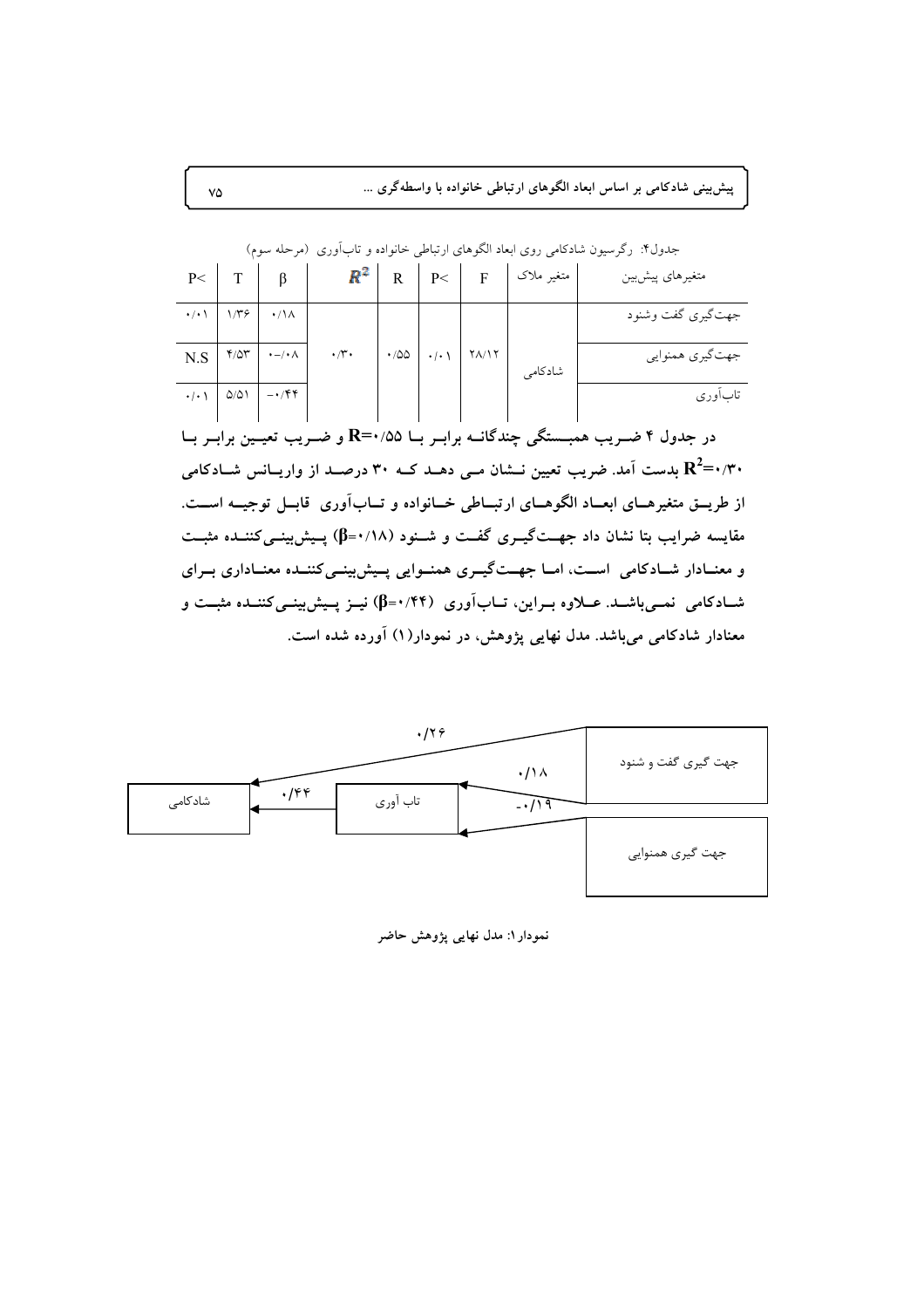همانطور که شکل ۲ نشان مـیدهـد بعـد از انجـام سـه مرحلـه رگرسـیون و بـا مقایــسه ضـرايب بتـا در مرحلــه اول و ســوم مــشخص شــد كــه از ميــان دو بعــد الگوهــاى ارتبــاطى خانواده، جهتگیری گفت و شــنود، هــم بــه صــورت مــستقیم (۲۶/۰=β) و هــم بــه صــورت غیر مستقیم (از طریق اثرگـذاری برتــابآوری) پــیش:پینــیکننــده مثبــت و معنــادار شــادکامی در دانشآموزان است. با توجه بــه کــاهش يــافتن ضــريب بتــاى مــسير جهــتگيــرى گفــت و شنود از مرحله اول (۱/۲۶) بـه مرحلـه سـوم (۱/۸) مـی تـوان تـابآوری وا بـه عنـوان متغیــر واســطهای ســهمی در رابطــه بــین جهــتگیــری گفــت و شــنود و شــادکامی در نظــر گرفت. عبلاوه بیراین، بیا توجیه بیه کیاهش ضیریب بتیای میسیر جهیتگییری همنیوایی از مرحله اول (١/١٤-) به مرحله سـوم (١/٠٨-) و غيـر معنـادار شـدن ايـن ضـريب مـى تـوان تــابآوری را بــه عنــوان متغیــر واســـطهای کامــل در رابطــه بــین جهــتگیــری همنــوایی و شادکامی در نظر گرفت.

#### بحث و نتیجهگیری

هدف از انجام پژوهش حاضر بررسی نقش واسطهای متغیر تابآوری در رابطه بین الگوهای ارتباطی خانواده و شادکامی فرزندان بود. نتایج پژوهش حاضر، حاکی از آن است که جهتگیری گفت و شنود خانواده، هم به صورت مستقیم و هم به صورت غیر مستقیم بر شادکامی دانشآموزان اثر دارد. در رابطه با تاثیر مستقیم جهتگیری گفت و شنود بر شادکامی، نتیجه به دست آمده، همسو با پژوهشهای جوکار و رحیمی (۱۳۸۶) و مولوی و همکاران (۱۳۸۹) میباشد. در تبیین این یافته میتوان بیان نمود که افزایش گفت و شنود در خانواده ، موجب مشارکت دادن نوجوانان در تصمیمگیریها میشود، که این امر علاوه بر اینکه فرصت ابراز وجود و استقلال برای آنها فراهم میسازد، به فضای عاطفی خانواده نیز غنا میبخشد و نوجوانان، حمایت اجتماعی خانواده را احساس میکنند. پیامد هر دو وضعیت، افزایش رضایت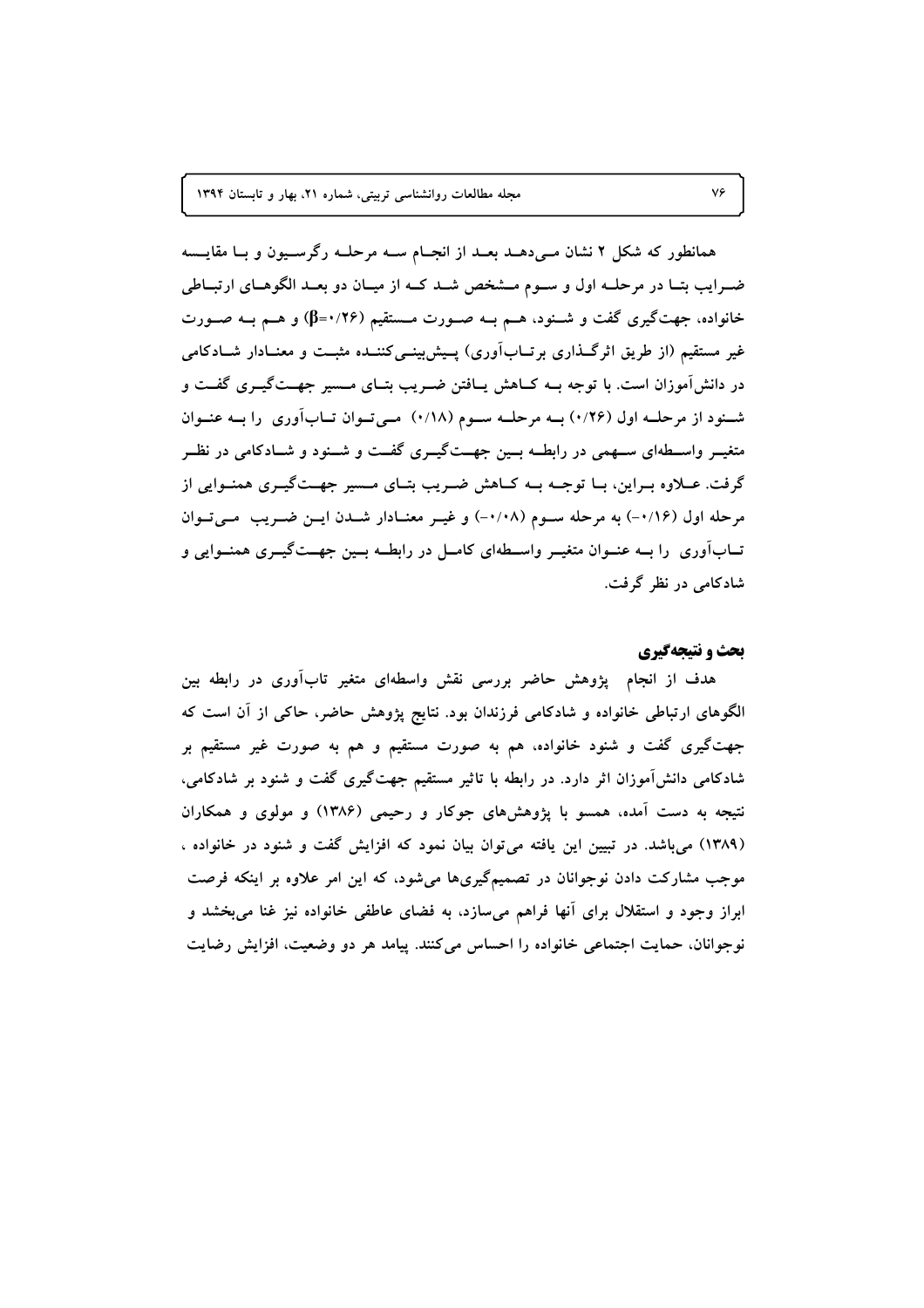پیش بینی شادکامی بر اساس ابعاد الگوهای ارتباطی خانواده با واسطهگری ...

خاطر افراد خانواده است (لو و شیح '،۱۹۹۷، بروکس'،۱۹۹۷؛ به نقل از جوکار و رحیمی، ۱۳۸۶) که این رضایت خاطر میتواند سطح بالاتری از شادکامی را به ارمغان آورد. از سوی دیگر، الگوی ارتباطی گفت و شنود، موجب رشد عزت نفس در اعضای خانواده می شود و اعضای چنین خانوادههایی در مقایسه با سایر خانوادهها از انجام فعالیتهای اجتماعی لذت بیشتری می برند (هوانگ، ۱۹۹۹). علاوه بر این،گفت و شنود در خانواده موجب رشد کفایتهای ارتباطی فرزندان و نیز افزایش اعتماد به نفس آنان در تصمیمگیری میشود (کوئرنر و فیتزیاتریک، ۱۹۹۷) و همینطور وجود گفت و شنود، بهانهای می شود که اعضای خانواده از ارتباطات باز و آزاد بین خود لذت ببرند (هانگ، ۱۹۹۹)، بنابراین، وجود فضای تعامل و گفت و شنود در خانواده، سبب ً می شود تا نوجوانان به راحتی احساسات و عواطف خود را با اعضای خانواده مطرح نمایند و با لذت بردن از فضای باز موجود سطح بالاتری از شادکامی را تجربه نمايند.

در رابطه با تاثیر غیر مستقیم جهتگیری گفت و شنود بر شادکامی دانش آموزان، نتایج پژوهش نشان داد که الگوی ارتباطی گفت و شنود، با تابآوری رابطه مثبت دارد و درصدی از واریانس تابآوری را تبیین میکند. یعنی افراد متعلق به خانوادههای با الگوی ارتباطی گفت و شنود قادرند در شرایط دشوار، تابآوری بیشتری از خود بروز دهند. احتمالا به این دلیل که افراد این خانوادهها به دلیل بیان افکار و احساسات خود و نیز دریافت افکار و احساسات دیگران، از درک عواطف بالایی برخوردارند. این ویژگی میتواند در موقعیتهای پرخطر و ناگوار به عنوان یک عامل محافظت کننده عمل نماید و تابآوری فرد را ارتقا بخشد(گوهم.۲۰۰۳). از طرف دیگر تابآوری به عنوان یک عامل فردی می تواند موجب افزایش سطح سلامت روان و رضایتمندی از زندگی شود (لیو، وانگ و لو، ۲۰۱۳؛ لیو، وانگ و لی، ۲۰۱۲ و سیلیمن،۱۹۹۴) و همینطور از طریق کاهش مشکلات هیجانی (افسردگی، اضطراب و

 $\frac{1}{2}$ -lu & shih

 $\vee$ 

 $2$ -brooks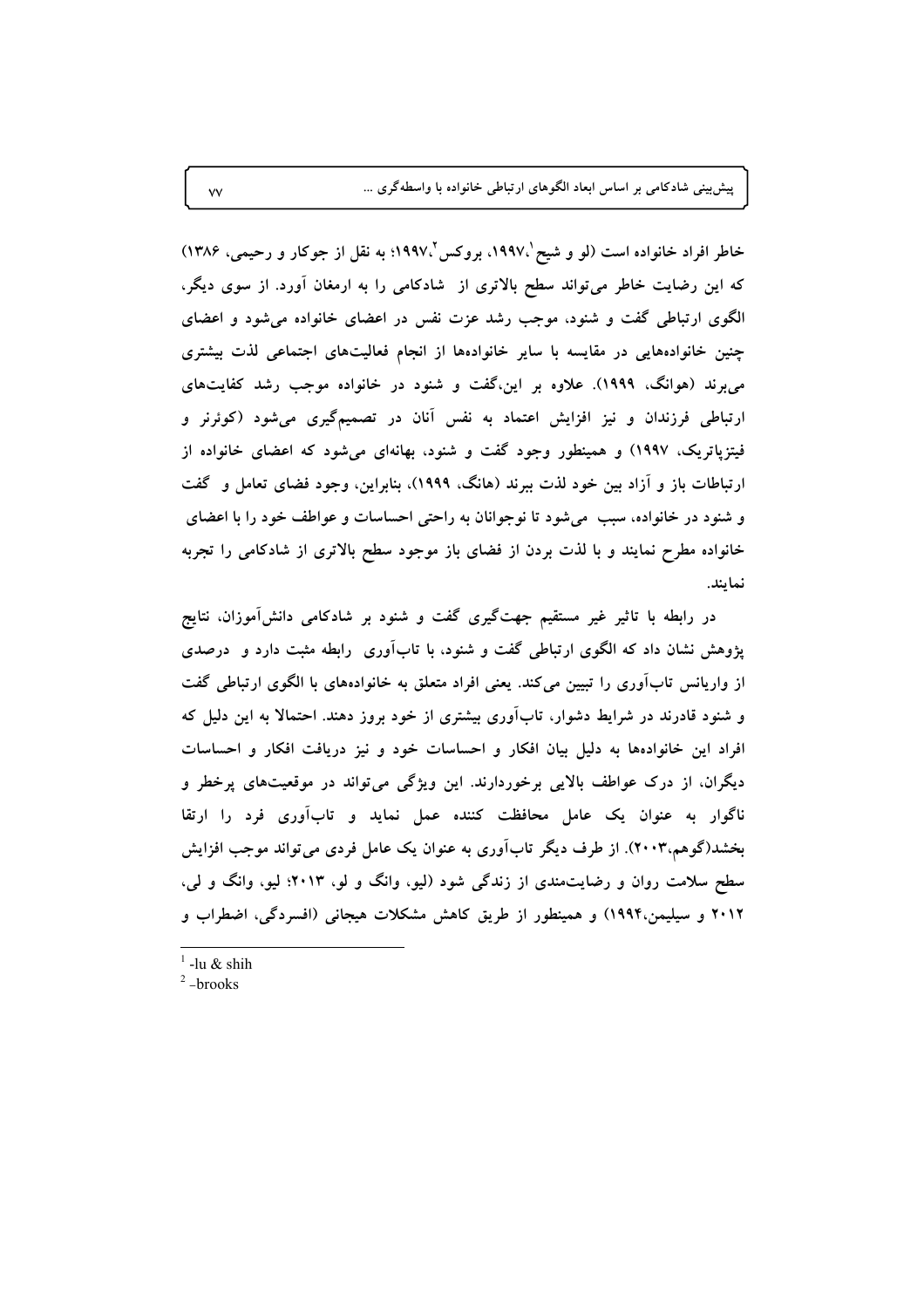فشار روانی) میزان رضایتمندی را افزایش دهد (باسو،۲۰۰۴؛ سامانی و همکاران، ۱۳۸۶). در نتیجه کاهش مشکلات هیجانی مثل افسردگی، اضطراب و فشارهای روانی از طرفی و افزایش سلامت روان و رضایتمندی از زندگی از طرف دیگر میتواند سطح بالاتری از شادکامی را به همراه داشته باشد آرجيل (٢٠٠١).

مجموع نتایج به دست آمده نشان داد که مدل الگوهای ارتباطی خانواده قادر است از طریق متغیر تابآوری، شادکامی افراد را تبیین و پیشبینی کند و بنا براین خانوادههایی که از الگوی جهت گیری گفت و شنود بهره می برند ضمن افزایش سطح تابآوری فرزندان، زمینههای لازم برای برخوردار شدن آنان از سطوح بالاتری از شادکامی را تدارک می بینند. از این روی با توجه به نقش برجسته خانواده به عنوان یک عامل تأثیرگذار در تابآوری و شادکامی، ضروری مینماید که متولیان امر تعلیم و تربیت با اتخاذ سازوکارهای مناسب نسبت به بسط و گسترش فرهنگ گفتگو و تعامل در خانوادهها اهتمام بیشتری به خرج دهند.

همینطور با توجه به نقش عوامل والدینی در پیشبینی تابآوری( گارمزی'، ۱۹۹۱و ۱۹۹۳؛ والش،۱۹۹۶ و سکومب'، ۲۰۰۲) و شادکامی (کانگ، ریس و گازوامی، ۲۰۱۱) فرزندان پیشنهاد می شود در مطالعات بعدی متغیرهای خانوادگی دیگری مثل سبکهای دلبستگی و فرایند و محتوای خانواده به عنوان متغیر پیش بین مورد توجه قرار بگیرند.

<sup>1</sup> - Garmezv

 $2$ -Seccombe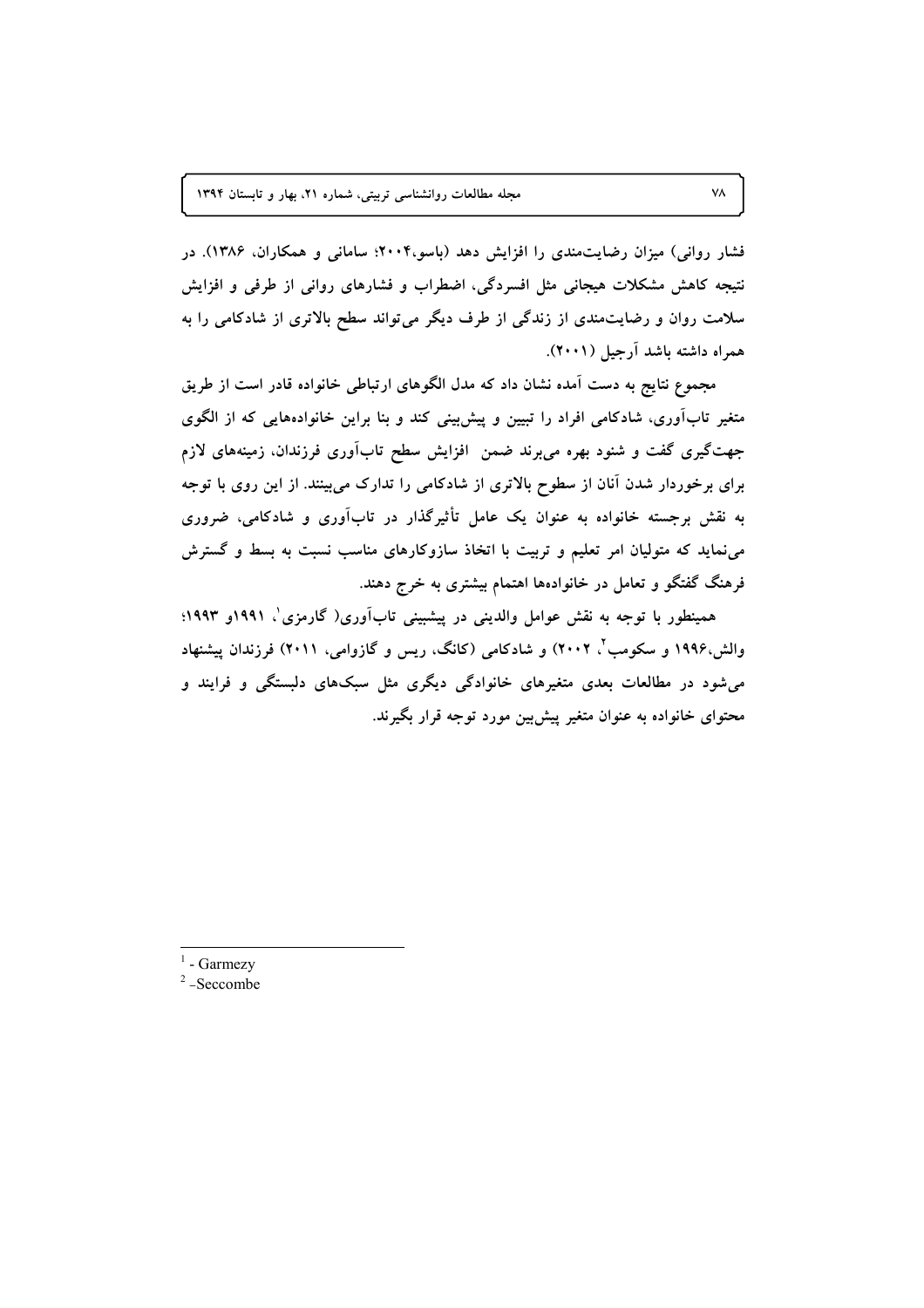پیش بینی شادکامی بر اساس ابعاد الگوهای ارتباطی خانواده با واسطهگری …

#### **@**

۱. جوکار، بهرام و رحیمی، مهدی (۱۳۸۶). *بررسی تاثیر الگوهای ارتباطی خانواده بر شادی در* گر*وهی از دانشآموزان دختر و پسر دبیرستانی شهر شیراز*. مجله روانپزشکی و روانشناسی بالینی ایران (فصلنامه اندیشه و رفتار سابق)، ۳/۴-۳۸۴-۳۷۶. ۲. سامانی، سیامک؛ جوکار، بهرام و صحراگراد، نرگس (۱۳۸۶). *تابآوری، سلامت روانی و* ر*ضایتمندی از زندگی*. مجله روانپزشکی و روانشناسی بالینی ایران، ۱۳ (۳)، ۲۹۵–۲۹۰. ۳. فرانکلین، ساموئل اس (۱۳۹۰). *شادکامی. ( ترجمه جفعر نجفی زند)* تهران: انتشارات سخن. (تاریخ انتشار به زبان اصلی ۲۰۱۰). ۴. فریش،مایکل ب(۱۳۹۰). *روان درمانی مبتنی بر بهبود کیفیت زندگی: جلد اول، کاربرد رویکرد* رضایتهندی از زندگی در روانشناسی مثبتنگر و شناخت درمانی، ترجمه اکرم خمسه، تهران، انتشارات ارجمند. ۵. کشتکاران، طاهره (۱۳۸۸). راب*طه الگوهای ارتباطی خانواده با تابآوری در دانش آموزان مدارس* ش*یراز*. دانش و پژوهش در روانشناسی کاربردی، ۴۱(۳۹)، ۴۳–۵۳. ۶. کلوندی، فواد؛ محمدی، شهلا و اویسی، جاهد( ۱۳۹۰). *پیش بینی تابآوری توسط الگوهای ارتباطی خانواده در دانش(موزان پسر مقطع راهنمایی شهرستان قروه*، دومین همایش ملی روانشناسی، قابل دسترسی در سایت: www.civilica.com ۷. گلزاری، محمود و بهشتیان، محمد( ۱۳۹۲). *بررسی رابطه میزان تابآوری با شادکامی و رضایت از زندگی در دانش[موزان دبیرستانی*، قابل دسترسی در سایت: journal.Atu.Ac.ir ۸ مولوی، حسین؛ خسروی، صدراله؛ نشاط دوست، حمید طاهر و کلانتری، مهرداد (۱۳۸۹). اثربخشـی الگوهای ارتباطی خانواده کثرت گرا بر میزان شادی زوجین. ارمغان دانش، ۱۵(۲)، ۱۳۳-.125

9. Abolghasemi, A., & Taklavi, V.S. (2010). *Resilience and perceived Stress: predictiors of life satisfaction in the students of success and failure.* Procedia-social and behavioral sciences, 5, 748-752.

10. Agaibi, C. E., & wilson, S. (2005). *Resilience*: *A review of the*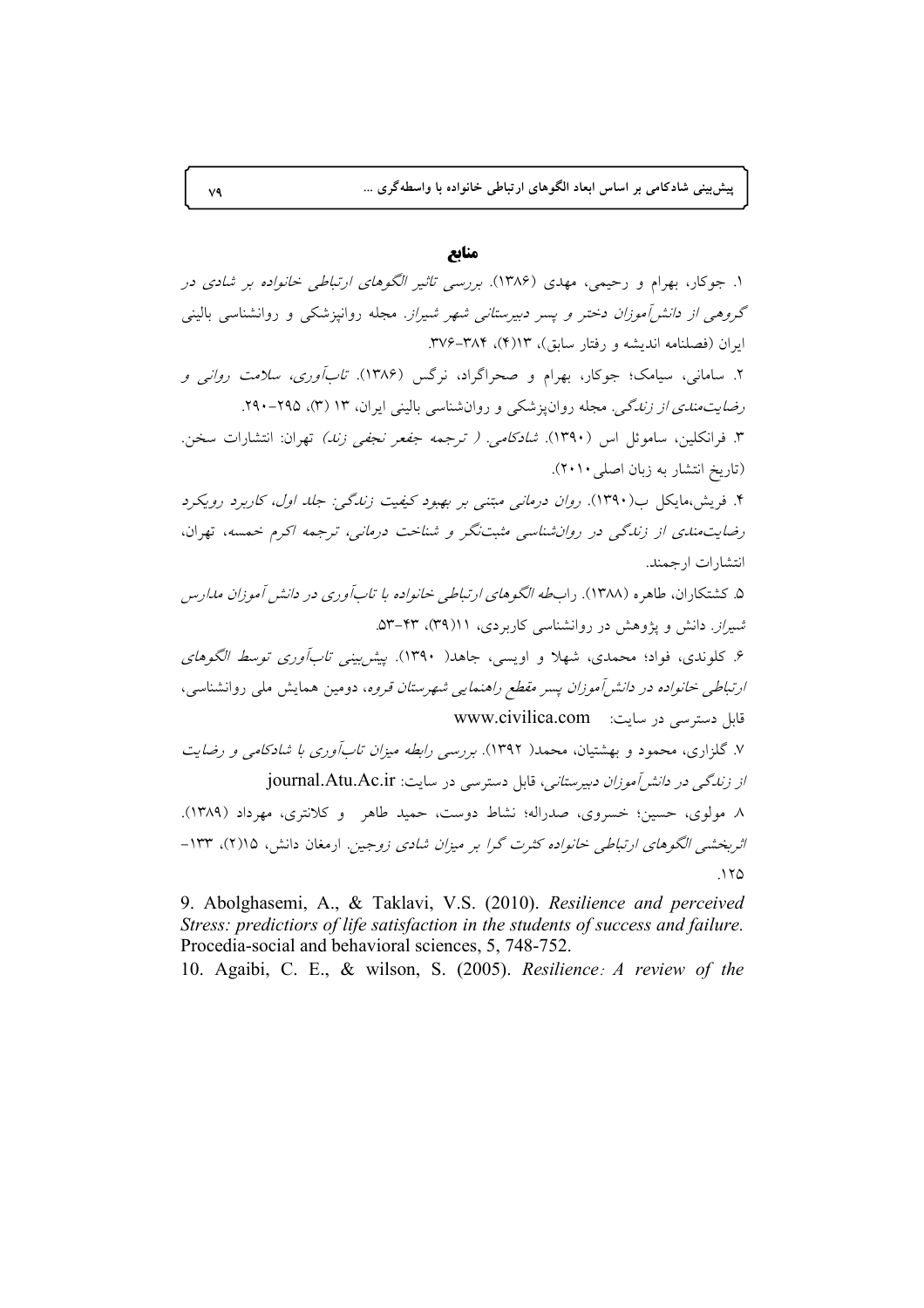**1394 ;9@'
 A' N21 6 D5 N(90'# (&>I) T4\* -FX 80**

*Literature*. Trauma Aiolence, J. P. Trauma, PTSD, and Abuse, 6 (3), 195- 216.

11. Argyle, M. (2001). *Causes and correlates of happiness. In D. Kahenman E. Diener & N. Schwarz Well (Eds.), The foundation of hedonic psychology* (pp. 353-373).

12. Argyle, M., Martin, M., & Lu, L. (1995). *Testing for stress and happiness: The role of the social and cognitive factors. In C. D. Spielberger & I. G. Sarason (Eds), stress and emotion, Washington, DC: Taylor and Francis.* 

13.Baron, R. M., & Kenny, D. A. (1986). *The moderator-mediator variable distinction in social psychological research: conceptual, strategic, and statistical considerations*. Journal of Personality and Social Psychology, 51(6), 1173-1182.

14.Basu, D. (2004). *Quality of life issues in mental care: past, present.* German Journal of Psychiatry, 7, 35-43.

15.Bradshaw, J., Keung, A., Rees, G., & Gaswami, H. (2011). *Children's subjective well-being: international comparative perspectives*. Children and youth services review, 33, 548-556.

16.Cicchetti, D. (2010). *Resilience under conditions of extreme stress: a multilevel perspective.* World Psychiatry, 9(3), 145-154.

17. Carr A. (2004). P*ositive psychology: The science of happiness and human strengths.* New York: Psychology Press.

18.Conner, K. M., & Davidson, J. R. T. (2003). *Development of a new resilience scale. The conner-davidson resilience scale (CD-RISC).* Depression and Anxiety, 18, 76-82.

19. Fitzpatrick, M. A. (2004). *The family communication patterns theory: Observations onits development and application*. Journal of Family Communication, 4, 167-179.

20. Fitzpatrick, M. A., & koerner, A. F .(2004). *Family communication* 

*schema effect on children's resilience running head: Family communication schemata, the evolution key of mass communication concepts: Honoring jack M. Mcleod*, 115-139.

21.Fitzpatrick, M. A., & Rithchie, L. D. (1994). *Communication schemata within the family: Multiple prespective on family interaction*. Human Communication Research, 20, 275-301.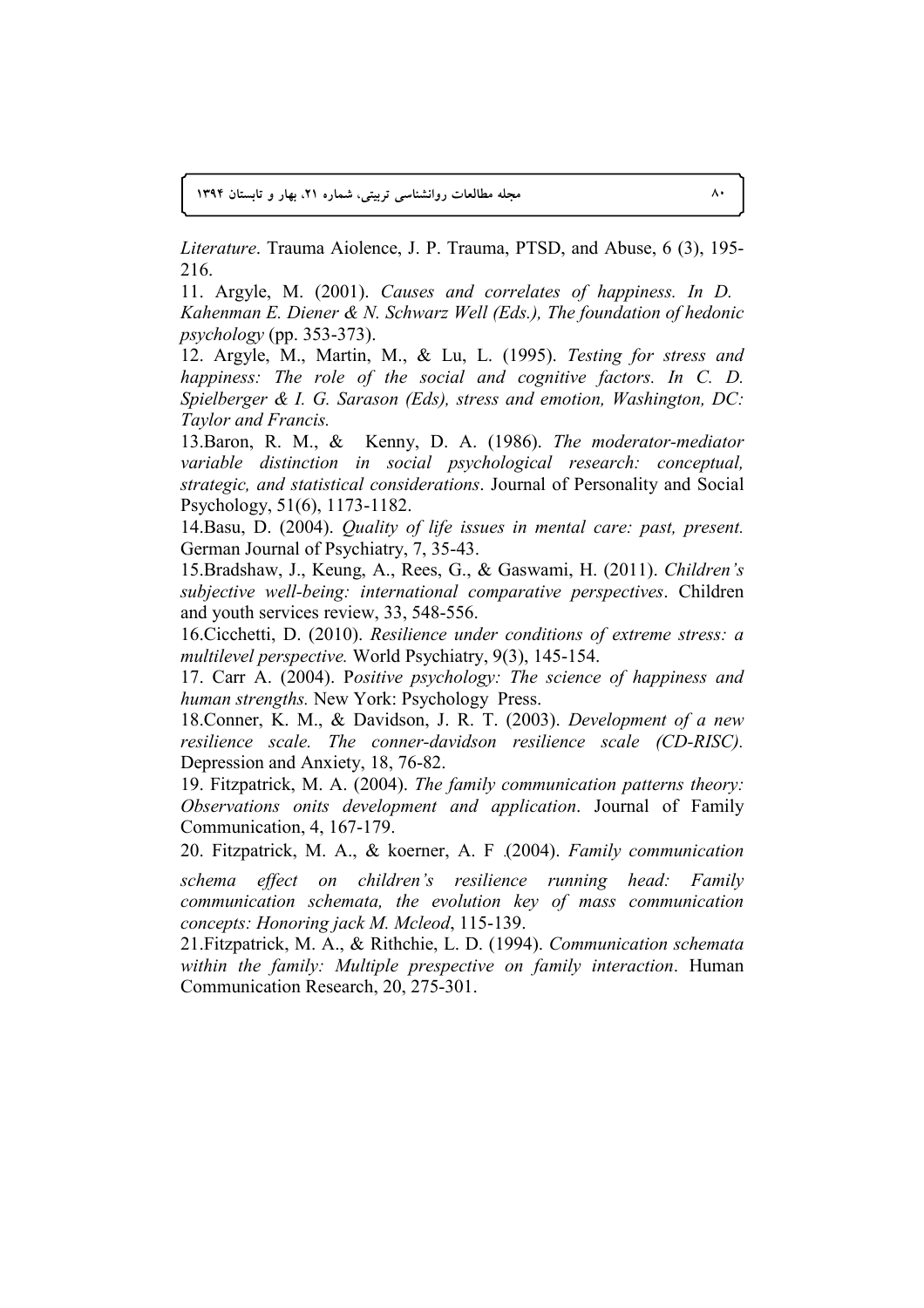22.Garmezy, N. (1991). *Resilience and valnerability to adverse developmental outcomes associate with poverty,* American Bahavioral Scientist, 34, 416-430.

23.Garmezy, N. (1993). *Children in poverty: resilience despite risk.* Psychiatry: Interpersonal and Biological Processes, 56, 127-136.

24.Gohm, D. (2003). *Mood regulation and emotional intelligence: individual differences.* Journal of Personality and Individual Differences, 38, 83-110.

25. Goldstein, S., & Brooks, R. B. (Eds.). (2013). *Handbook of resilience in children (2nd ed.).* New York: Springer.

26. Hills, P., & Argyle, M. (2001). H*appiness, intoversion-extraversion and happy introverts.* personality and individual defferences, 30,595-608.

27.Hojatkhan, S.M., Rashid, A., & Zinhari, M. (2014). *The relationship of family communication patterns and emotional intelligence with resilience.* Reef resources assessment and management technical paper, 40(5), 101- 105.

28.Huang, L. N. (1999). *Family communication patterns and personality characteristics.* Communication quarterly, 47(2), 230-243.

29.Huang, Y. (2010). *Family communication patterns, communication apprehension and soci communicative orientations.* A study of Chinese students, 10, 121-35.

30. Jowkar, B., Kohoulat, N., & Zakeri, H. (2011). *Family Communication Patterns and Academic Resilience.* Procedia - Social and Behavioral Sciences, 29, 87 – 90.

31.Koerner, A. F., & Fitzpatrick, M. A. (1997). *Family type and conflict: The impact of conversation orientation and conformity orientation on conflict in the family.* Communication Studies, 48, 59-78.

32.Koerner, A. F., & Fitzpatrick, M. A. (2002). *Toward a theory of family communication*. Communication theory, 12, 70-91.

33.Koerner, A. F., & Schrodt, P. (2014). *An Introduction to the Special Issue on Family Communication Patterns Theory.* Journal of Family Communication, 14, 1-15.

34.Liu, Y., Wang, Z., & Li, Z. (2012). *Affective mediators of the influence of neuroticism and resilience on life satisfaction*. Personality and individual differences, 52(7), 833-838.